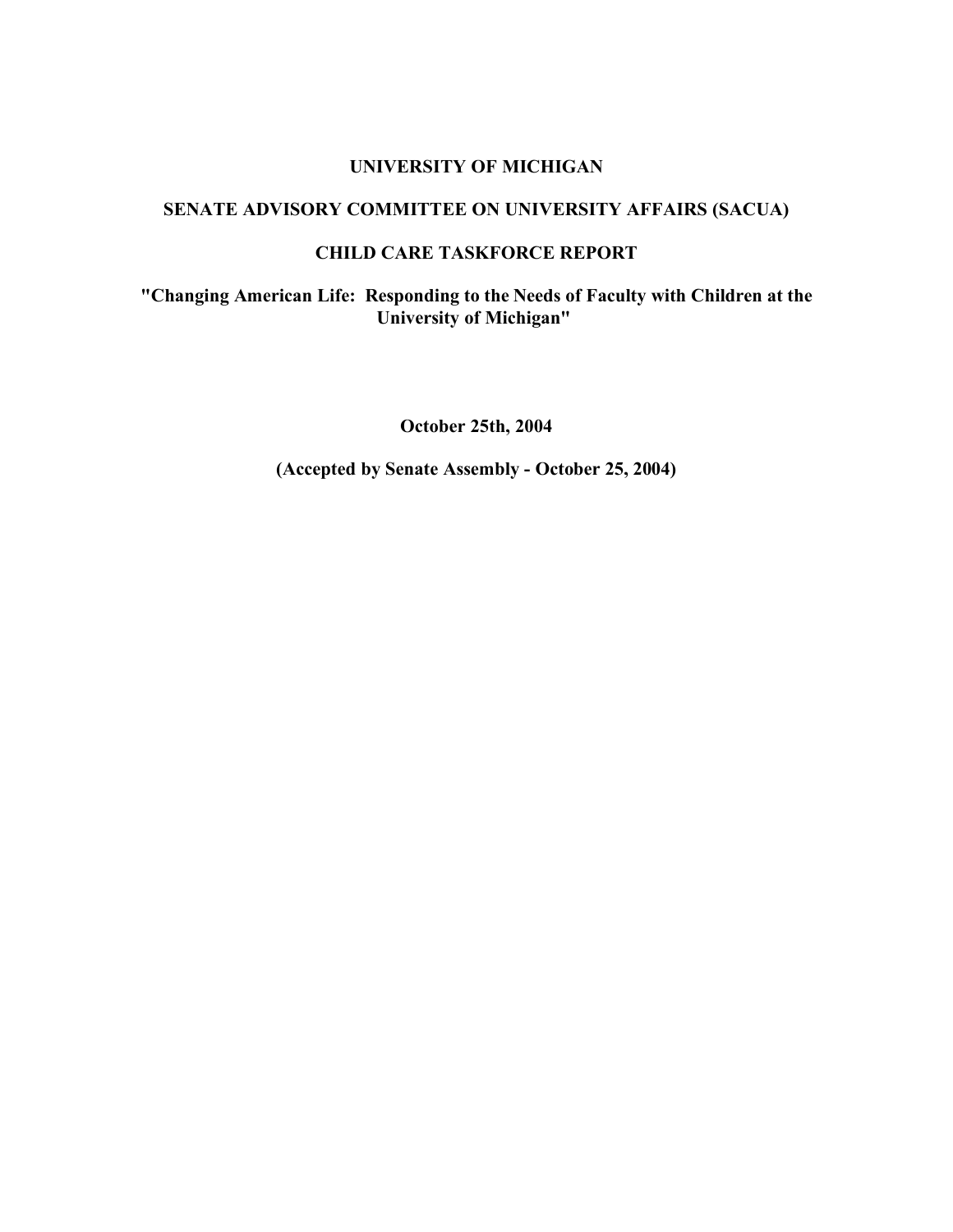#### SACUA Childcare Taskforce Members:

SeonAe Yeo, Chair\* \*\* Leslie A. de Pietro Associate Professor Director School of Nursing & Medical School Work/Life Resource Center

Children's Centers Medical School & LSA

Deborah Keller-Cohen\*\* Michelle A. Kosch\*\* Professor Assistant Professor LSA & School of Education LSA

Shelly H. Martinez Assistant Associate Provost Office of the Provost

Doctoral Candidate Student Intern

Karey Leach Fugenschuh Bruno J. Giordani\* \*\* Director Associate Professor

Ellen E. Hamilton Kimberly LaRochelle LSA School of Business Administration

\*Current or Immediate Past Members of SACUA \*\*Current or Immediate Past Members of Senate Assembly

The Taskforce wishes to acknowledge the assistance of Professors Edward D. Rothman and Kristy K. Martyn.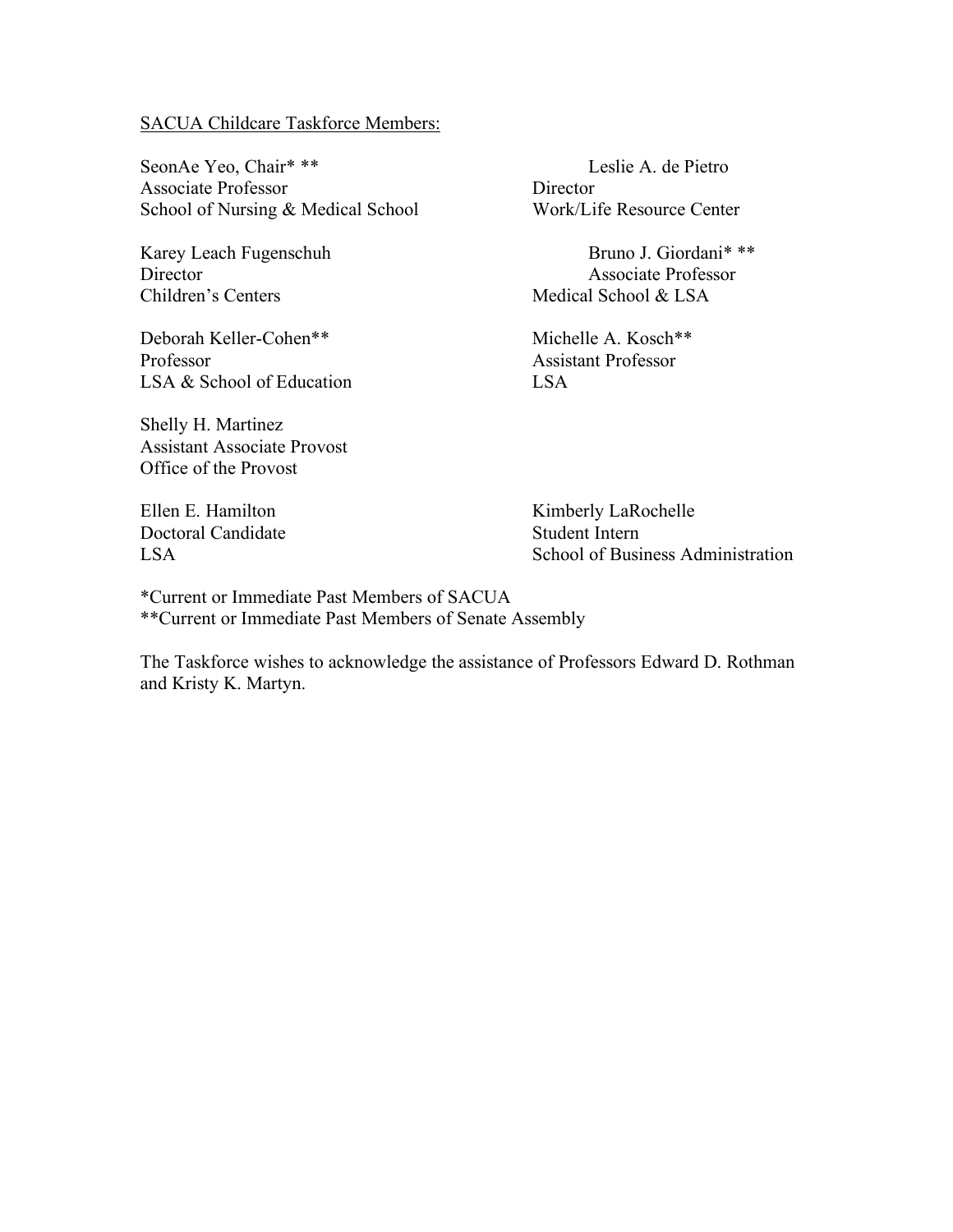# **Table of Contents**

Section:

I. Overview Introduction Background to the Task Force Charge to the Task Force List of Task Force Recommendations

II. Task Force Recommendations

1. Increase high quality licensed child care on campus

 2. Increase the flexibility of child care programs to better meet the faculty's work schedules.

3. Improve the cultural climate within academic units for faculty with children.

4. Develop a more family-friendly environment.

 5. Encourage the Provost's annual review of Deans to include leadership in improving the family-friendly climate

within the units.

 6. Appoint an implementation committee to implement the recommendations, and continue to monitor the needs of

faculty with children.

III. Identify existing needs and resources for childcare for University faculty: Faculty Survey.

IV. Current Resources

V. The Importance of High Quality Child care Programs

References

Appendix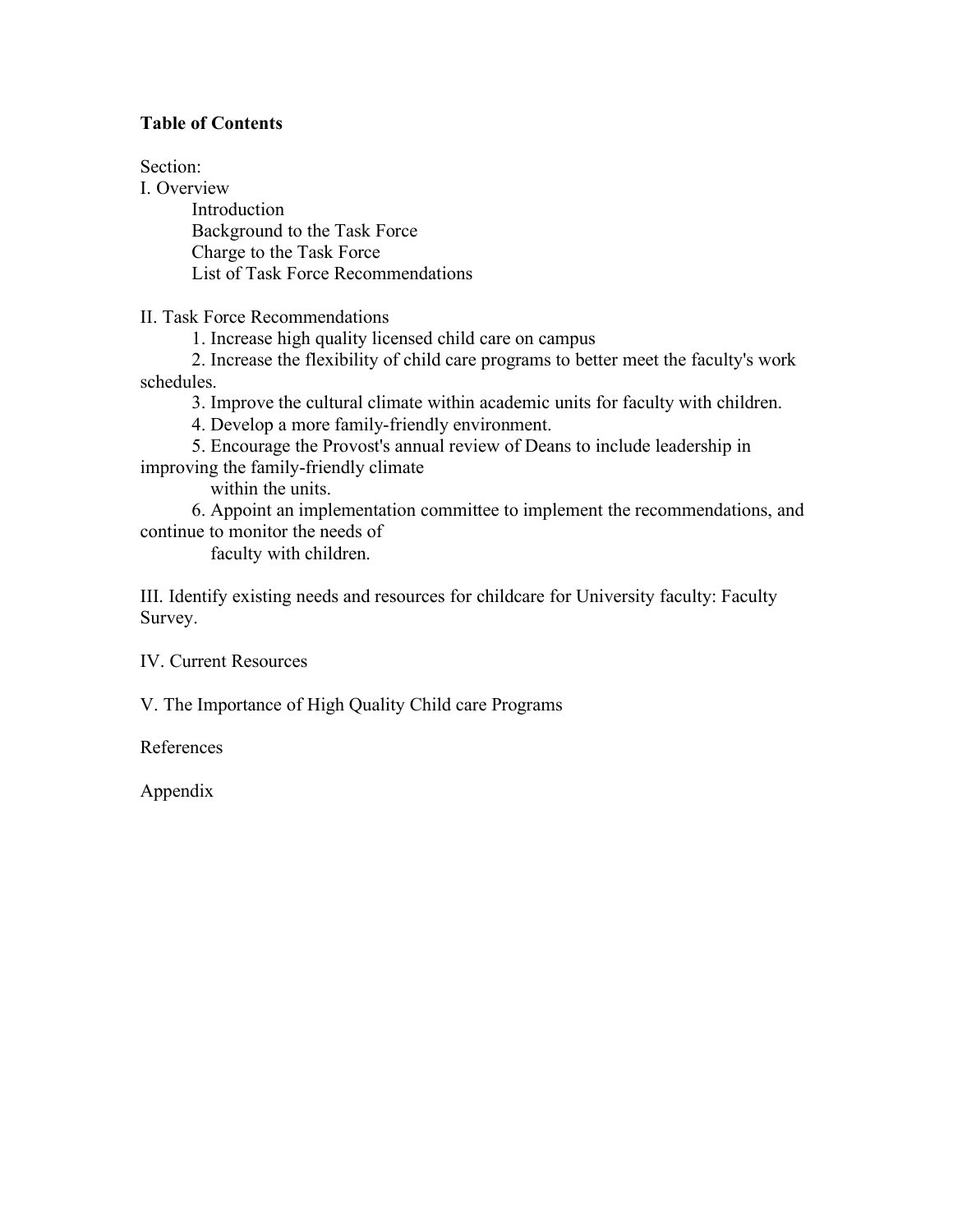# **Section I**

### **Overview**

#### Introduction

The United States lags behind Europe in its treatment of childcare where in many countries it is government sponsored and widespread, "seen as an expression of social solidarity and national investment in the next generation."(Williams, 200:49)

Belgium, Sweden and France are notable examples but also in Eastern Europe time off is provided for childcare. As a consequence, the stress of caring for children weighs more heavily on the shoulders of America's working parents. Between 1992 and 1997 there was greater than 100% increase in the percentage of parents reporting significant workfamily conflict. (Shore, 1998) Thus it is not surprising that the Heldrich Work Trends Survey reports that 49% of workers rated on-site child care as somewhat/very/extremely important.

The availability of childcare impacts the workplace in many ways. Breakdowns in child care that lead to absences cost business \$3 billion dollars each year. This was reduced by 20-30% when childcare services were provided. (Landsman, 1994; Friedman, 1988). Recruitment and retention have both been found to be affected by available childcare. (National Employer-Supported Child care Project, 1984) In a study of a large state supported university, half of employees reported childcare responsibilities affected their work and 57% said that their work was affected by the childcare responsibilities of others). (Reported in Kolodny, 1998). This means that childcare affects not only parents but also their co-workers.

Mothers and fathers do not carry this stress of childcare equally, however. While inequity among men and women in domestic duties including child care is widely reported, it appears that academics also participate in the same asymmetrical distribution of effort as the general population. In a study of female academics and businesswomen, Biernat  $\&$ Wortman (1991) found that both men and women reported that the woman were more involved with childcare than their husbands. A 1988 University of Wisconsin study found that women spent nearly two and a half times more on child care than men. (Hensel). Riemenschneider and Harper (1990) report on faculty at a major midwestern university found that "nearly 28 percent more men than women reported never having experienced a conflict between the demands of child and work." This means that while lack of available child care weighs on both mothers and fathers, it impacts mothers more.

The stress of childcare responsibilities early in women's' careers participates in this equation. Mason and Gould report that among Ph.D.s, women with babies are 29% less likely than women without babies to enter tenure track positions to begin with (reported in *Academe*, November-December, 2002). The add that "On a year to year basis after receipt of the Ph.D., married men with babies and single women without babies are on average 50% more likely than are married women with babies to secure a tenure-track position." Over all, 56% of women who have children within five years of receiving the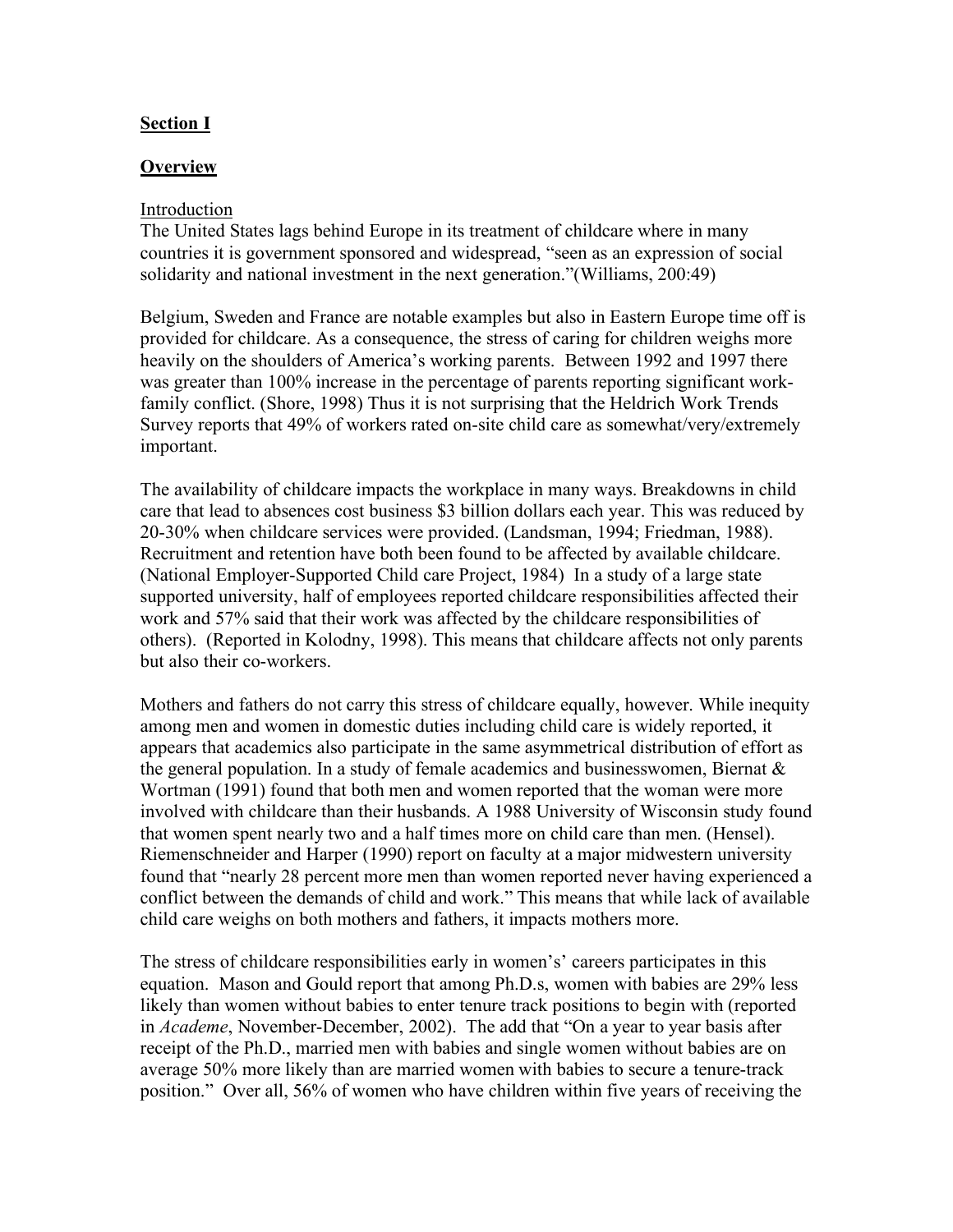Ph.D. get tenure (with 12-14 years), compared with 77% of men who have children in the first five years post-Ph.D., and 68% of women who have children later or not at all (and 71% of men who have children later or not at all).

Peer institutions have recognized that improving child care resources and job flexibility for parents can help in faculty recruitment and retention. A number of universities (including the University of California System, MIT and Princeton) provide a maximum of two years of tenure clock extension, in accordance with current AAUP recommendations (AAUP, 2001). At MIT both tenured and untenured faculty may reduce their appointments to part time for family care giving for up to five years; other universities offer similar part-time options. The University of California has proposed to guarantee the availability of high quality child care slots to new faulty hires. MIT has centrally located on-campus daycare facilities which accommodate all age groups.

#### Background to the Task Force

At the beginning of the 2002-03 academic year, SeonAe Yeo asked SACUA to make the determination of faculty childcare needs a high priority among SACUA's goals for the year. At the SACUA meeting of February 3, 2003, a discussion was held on possible faculty childcare objectives with the following guests: Barbara Butterfield (Associate Vice President and Chief Human Resources Officer), Janet Weiss (Associate Provost for Academic Affairs), Jessica Burstrem (undergraduate student), Leslie de Pietro (Director of the Work/Life Resource Center), Kate Fitzgerald (House Officer), Karey Leach Fugenschuh (Director of the Children's Center), Deborah Goldenberg (Professor), Beatriz Ramierz (Ph.D. candidate), Beth Sullivan (CEW Program Manager for Policy and Advocacy), and Rodger Wolf (Dean of Students Administrative Manager). Appendix A

As a result of the February 3 discussion, SeonAe Yeo requested that SACUA to form a Childcare Taskforce and, on April 28, 2003, SACUA formed the taskforce, which had as its charge:

- 1. To identify existing needs and resources for childcare for University faculty.
- 2. To suggest modifications of existing resources to meet perceived needs.
- 3. To propose new programs or systems if deemed necessary and if deemed feasible in view of current budget limitations.
- 4. To propose means of achieving necessary support.

After reviewing past reports on University childcare needs, the Taskforce met multiple times throughout the academic year. Based upon the background materials, their own personal experiences, along with a faculty opinion poll (Appendix B), Taskforce members identified the child care needs of faculty, the current capacity of University resources to meet those needs, and determined a significant number of unmet needs.

# List of Task Force Recommendations

A. Support and increase the number of high quality licensed child care programs on campus

B. Increase the flexibility of child care programs to meet the faculty's work needs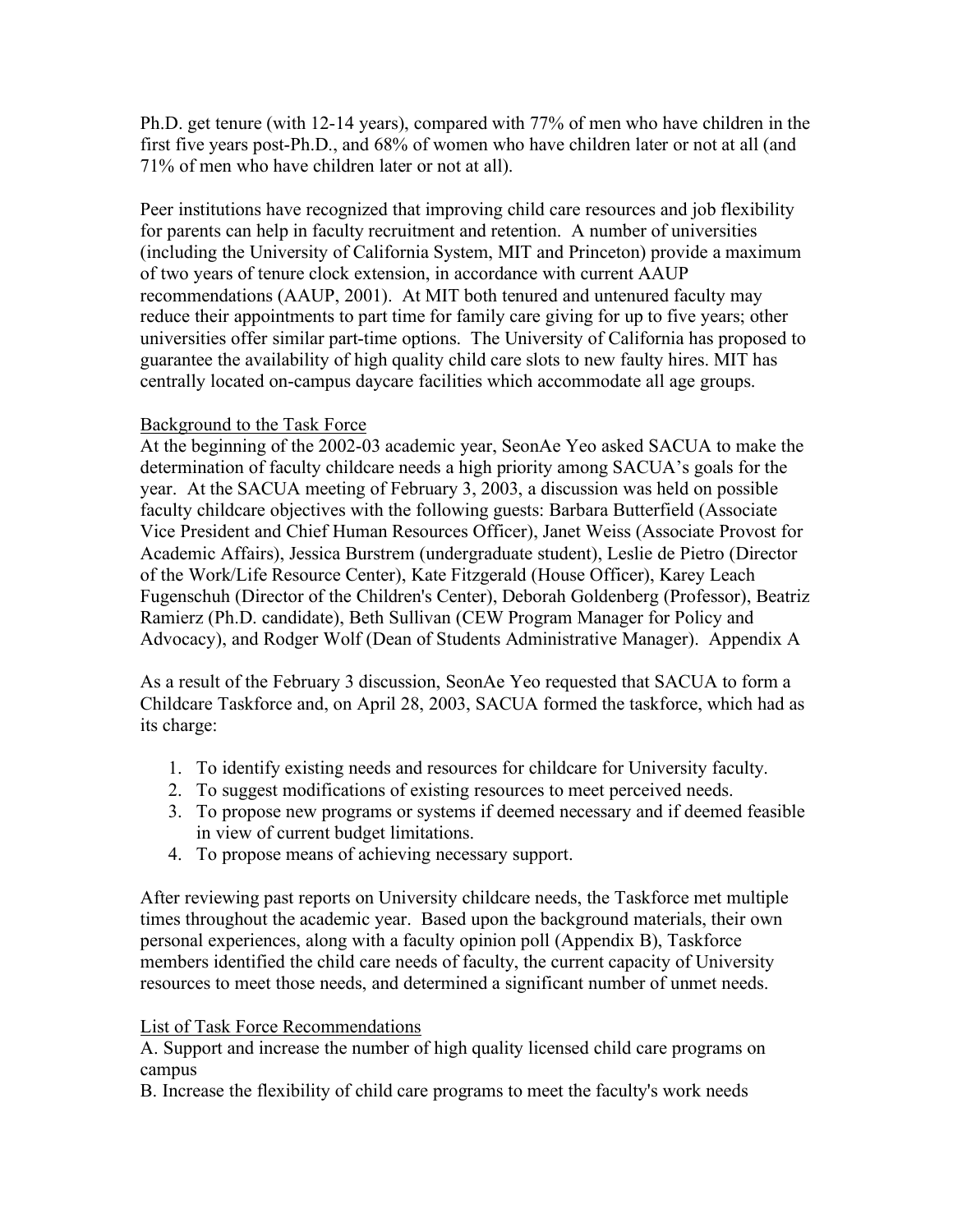C. Improve the cultural climate within academic units for faculty with children.

D. Develop a more family-friendly culture.

E. Encourage the Provost's annual review of Deans to include leadership in improving the family-friendly climate within the units.

F. Appoint an implementation committee to solicit input about these recommendations,

monitor implementation of SACUA child care task force recommendations, and continue to address the needs of faculty with children.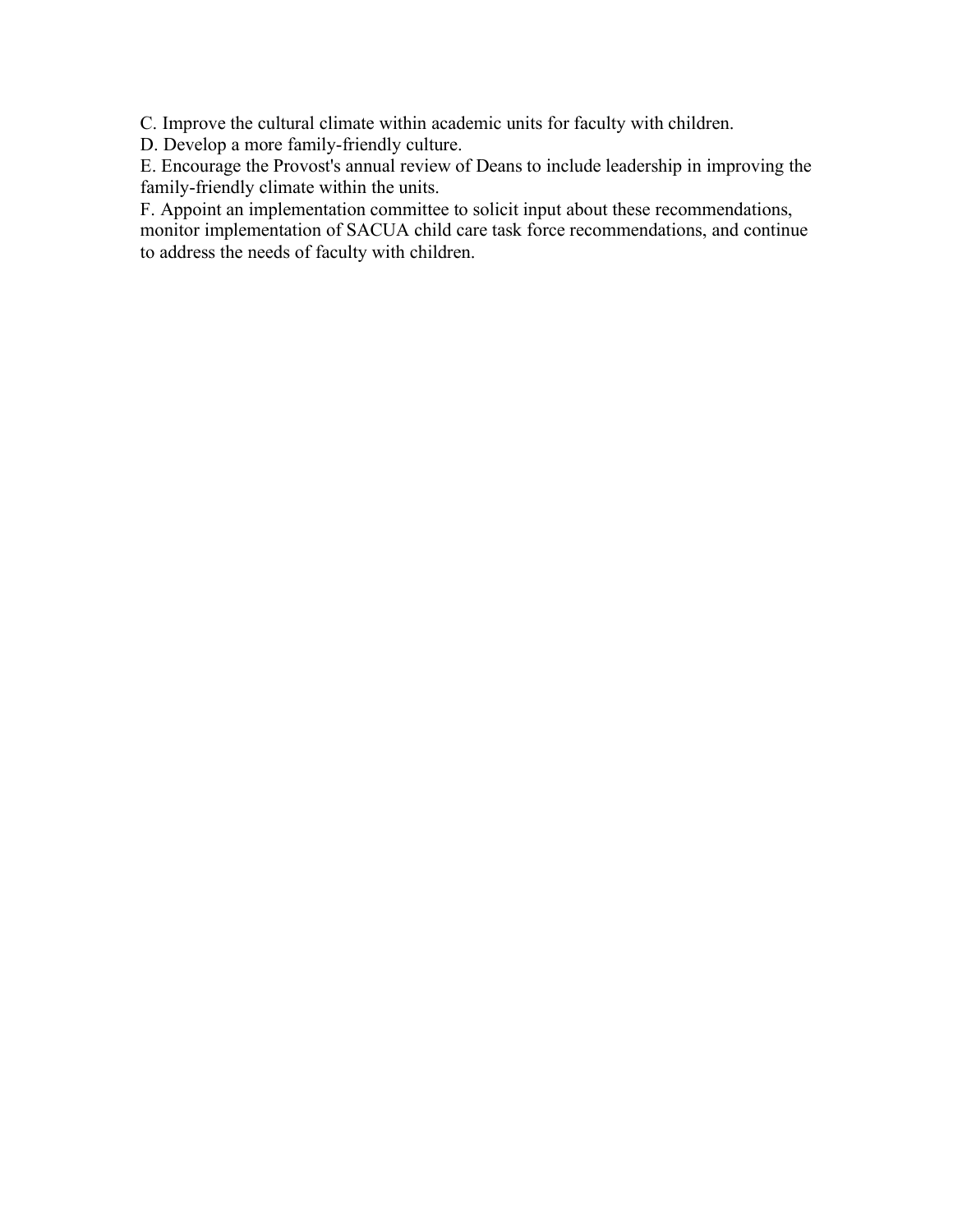# **Section II**

### **Task Force Recommendations**

The Task Force recommendations listed below are derived from the faculty survey detailed in Section III and other current resources. Each recommendation is supported with faculty survey information regarding the need it seeks to address. If action has already been taken in response to a recommendation, the status of that effort is also noted. We address resources in Section IV.

In order to aid University leadership in reviewing the recommendations, the Task Force judged each recommendation on the basis of its potential impact on faculty with children, the urgency of need to which the recommendation responded, and the cost and relative ease with which the recommendation could be implemented. Specific actions are presented after the thematically organized list of recommendations.

#### **A. Support and increase high quality licensed childcare on campus.**

1. Support existing programs and facilities for high quality childcare at convenient locations for working parents on campus.

- Improve physical facilities of existing child care programs on campus (e.g., leaky toilets, playground maintenance, etc.).
- Improve salary and working conditions for teaching staff.
- Provide or enhance child care provider training, including (as necessary) for children with special needs.
- Maintain the quality of care, number of spaces and range of ages already served by existing centers.
- 2. Increase availability of high quality child care.
	- Create new spaces for infant and toddlers on each campus (i.e., medical, north, and main campuses)

3. Increase the affordability of quality childcare on campus for infants, toddlers, and preschoolers without reducing the quality or number of pre-school spaces

- Improve and expand the Child Care Tuition Grant Program
- Implement sliding fee scales for existing and new programs.

# **B. Increase the flexibility of child care programs to meet the faculty's work needs.**

1. Increase flexibility in daytime child care program

• Stagger the opening and closing times of child care programs on campus so that faculty can choose programs that fit their work schedules.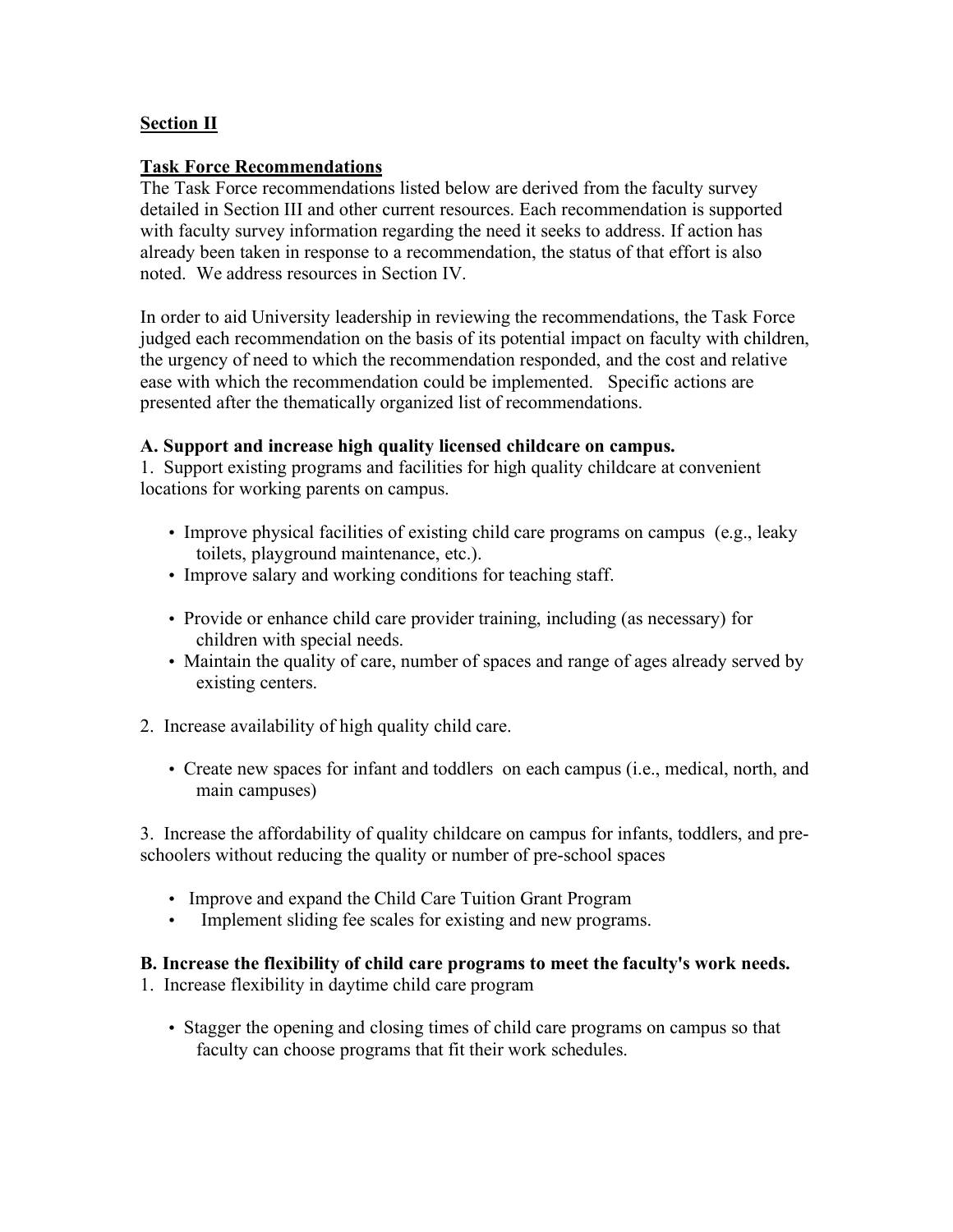2. Establish consistent and high quality auxiliary child care programs to achieve flexibility.

- Establish or expand an infrastructure of evening care, seasonal care, and drop-off care.
- Develop after school childcare programs and improve and expand summer programs.
- Expand the "Mentor-Tutor Program" (teachers mentoring teens, and teens mentoring preschoolers) to all university centers.
- Provide more resources and publicity for the sick and back-up child care program (Kids Kare at Home).

3. Develop and expand child care information clearing house for both campus and community.

- Establish a web based "matching system" between parents and potential babysitters (students and older children of the faculty or staff), whereby parents and students can advertise on line and make their own arrangements for care.
- Develop an information packet on child care and family-friendly policies to send out to all Deans for faculty recruitment and orientation, as well as publicizing this to Deans and other faculty through the Provost's office.
- Expand and enhance personalized child care referral services and expectant parent information.
- Establish a web-based information system for child care programs in addition to personalized child care referrals.

# **C. Improve the cultural climate within academic units for faculty with children**.

- 1. Recommend consistent application of family-friendly initiatives.
	- Consider modification of extended sick time benefit to expectant mothers who work fewer than two years for the University.
	- Establish reasonable modified duties policies for adopting parents and new fathers.
	- Allow the tenure clock to be stopped for up to one year for each child, and allow faculty to stop the clock only twice, resulting in no more than two one-year extensions of the probationary period.
	- Encourage deans and department chairs to modify work schedules for faculty with children, including late afternoon staff meetings and evening seminars.

# **D. Develop a more family-friendly environment**

1. Encourage the provision of lactation rooms for each high-use building.

2. Encourage the consideration of on-site child care facilities for every new major site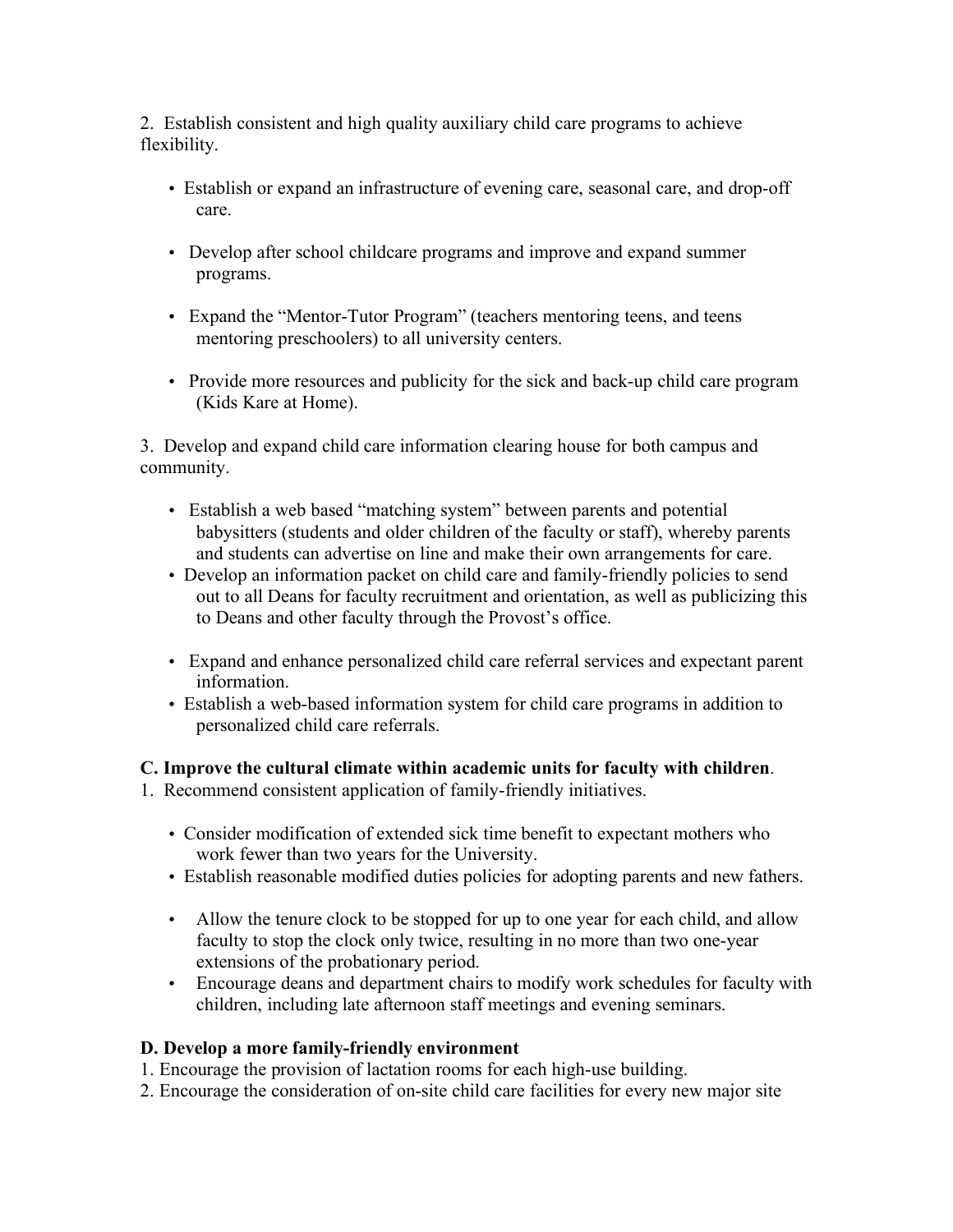and major renovation.

3. Increase awareness of the services within the Work/Life Resource Center. 4. Establish innovative and convenient vehicle access systems for parents and their children.

- Arrange more designated drop off parking spaces in and around child care facilities.
- Encourage academic units to purchase more parking options to enable flexibility for faculty.

### **E. Encourage the Provost's annual review of Deans to include leadership in improving the family-friendly climate within the units**.

• Review of family-responsive policies, climate and cultural concerns.

**F. Appoint an implementation committee to put into practice the recommendations, and continue to monitor the needs of faculty with children.** The members of the committee should include senior administrators from the vice presidential areas to which the child care centers report, directors of the child care centers, and current faculty, staff and students.

• Initiate an endowment fund for the support of child care programs on campus.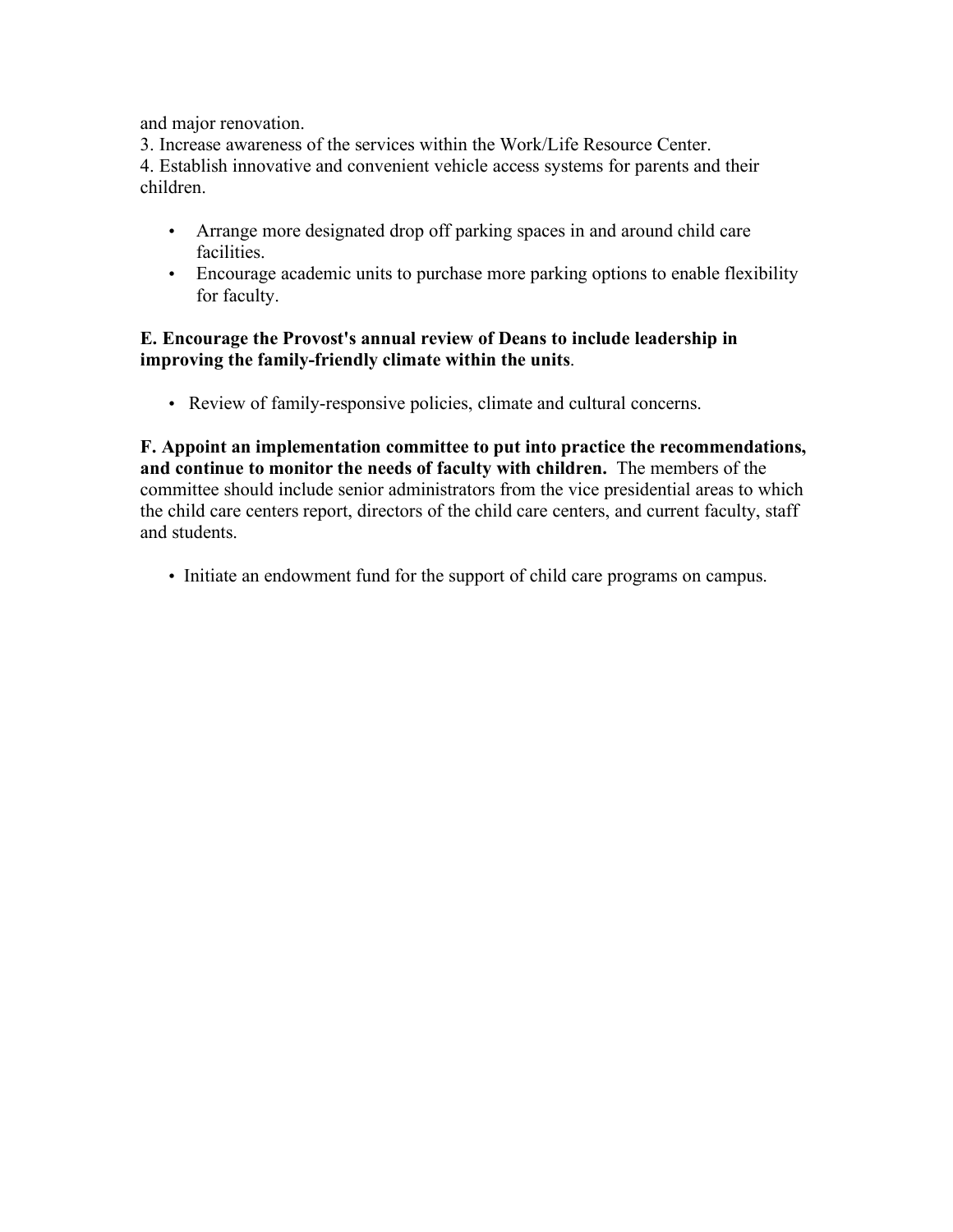# **SECTION III**

# **Identify existing needs and resources for childcare for University faculty: Faculty Survey.**

### 1.1. Needs Assessment

In order to identify existing needs for childcare among University faculty of all campus, the task force conducted on-line survey. The report is based on responses to an on-line survey of faculty on all three campuses for two weeks in February 2004.

Sample: A total of 652 faculty responded (94% were from the Ann Arbor campus). Of those, 477 provided information on current childcare arrangements: 50% Childcare Centers, 32% Before/After School Care, 29% Summer Care, 28% Nanny or Sitter in Your Home, 17% Care by Relative, 10% Non-relative Home care (total reflects rounding). Additional responders predominantly either had older children who did not have childcare needs or did not have children.

Survey Questionnaire: Respondents were asked to provide Likert ratings for the "Importance" of and for their "Satisfaction" with 5 aspects of childcare services: Availability, Cost, Quality, Flexibility and Location and for separate ratings of Full-Time Care, Part-Time Care, After-School Care, and Summer Programs. For Availability, respondents were also asked to include the length of waiting lists in their response. For Quality, we asked respondents to consider, adult to child ratios, program accreditation, qualifications of staff (e.g., education, experience, longevity and compensation). Flexibility included availability of part-time or evening/weekend care and other particular needs they may have. The survey also asked faculty for additional OPEN-ENDED comments. A total of 275 faculty made various comments. These qualitative data were analyzed separately at the end of the report.

Initial analyses suggested that responses from faculty not using or not planning to use the various childcare categories tended to demonstrate the largest variability in response, most likely because these individuals no longer needed or never needed such care and may not have been familiar with what is now available at he University. Therefore, in order to better understand the findings, we limited evaluations of responses to those faculty specifically using or expressing a need for different types of childcare. For example, the evaluation of response data for Full-Time Childcare was restricted to only those individuals using or stating they were looking for full-time care. In addition, data were analyzed and compared between persons using UM services and those using resources outside of the University of Michigan (Non-UM), separately. This was done as initial analyses suggested there were noticeable differences in these groups on some of the response categories.

In order to simplify the presentation of the data and the discussion of results, the percentages presented below in most cases represent the sum of those persons endorsing either the "Important" and "Very Important" or "Satisfied" and "Very Satisfied" categories. The initial review of the data suggested that there was little information to be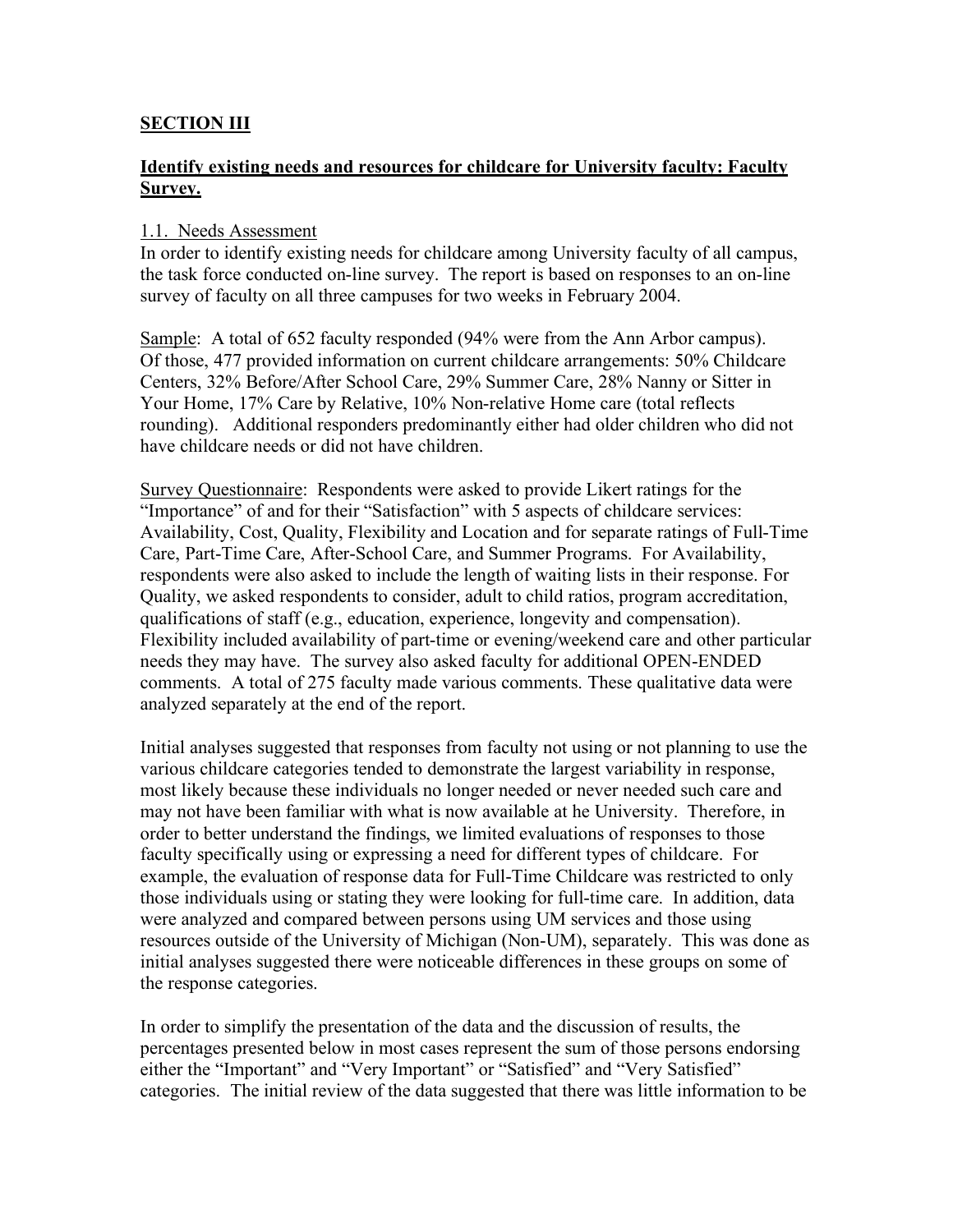lost from combining these categories and comparing them to the rest of the responses ("Unimportant, Somewhat Unimportant, Neutral" or "Very Unsatisfied, Satisfied, Neutral"). When comparisons were made between faculty's responses for UM and Non-UM resources for Importance and Quality measures, differences only were considered if they were at or exceeding 10%.

In order to give another perspective to the results and to adjust in some manner for relative differences that may exist between those using and not using UM resources in rankings of importance and satisfaction, a difference score, "Importance - Satisfaction" was computed across each of the primary domains (i.e., Availability, Cost, Quality, Flexibility, Location). For the ease of analysis, simple group differences were computed rather than computing a difference for each subject and then averaging those differences. An arbitrary, though sufficiently large, 30% difference was chosen to be of interest for these difference scores based on a review of the distribution of the frequencies representing these differences. This summary score, for example, would allow us to better evaluate when a particular group of faculty rated an area as particularly important, but were reasonably dissatisfied.

#### Results:

Full-Time Childcare: The Full-Time Childcare questions were responded to by the most individuals (75 UM; 194 Non-UM). A review of the Importance ratings (Table 1) demonstrate that for persons who report using UM full-time services, Quality is rated highest, followed by Availability and Location. Ratings for Flexibility and Cost were relatively lower. For Non-UM service users, there was a similar pattern, though they were found to rate Flexibility and Cost higher than did UM users.

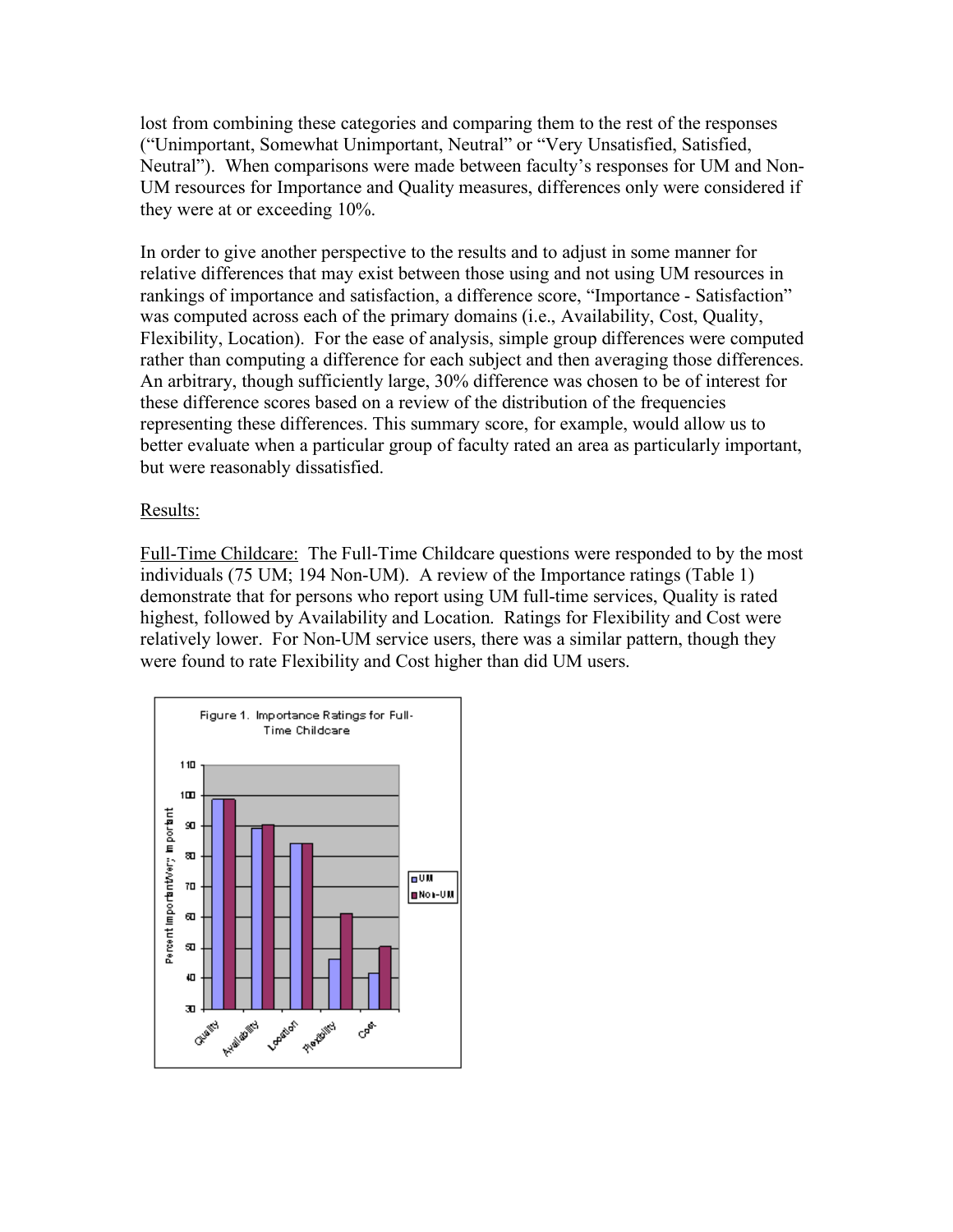

When the Satisfaction ratings for the UM and Non-UM groups were compared (Table 2) for the primary criteria, the UM service users were found to rate their satisfaction with the Quality of full-time care as higher than did Non-UM users. Satisfaction ratings for the Availability of care were lower in the UM group than the Non-UM group, however. For Location ratings, the UM group clearly rated their satisfaction as higher than Non-UM service users. Just as for Availability satisfaction ratings, UM service users, rated their satisfaction for Flexibility of their full-time childcare as lower than did Non-UM users. Finally, both groups rated their satisfaction with Cost reasonably similarly, though UM care users cost as somewhat lower.

By way of summary, then, the quality of childcare services, not unexpectedly, was seen as especially important by all responders, with over 98% of persons responding that they viewed quality as important or very important. Ninety percent of all respondents and just over 80% of all respondents also gave the highest importance ratings for Availability and Location of childcare facilities, respectively. Differences in importance ratings between the UM and Non-UM parents were primarily evident for Flexibility and Cost, both of which were rated relatively higher for the Non-UM parents. This is not surprising, as the needs for greater flexibility and lower cost may lead faculty parents to seek services outside the UM system where choices may be wider and more varied. In terms of how satisfied parents reported being with their full-time childcare services, the Quality and Location were clearly rated as higher for parents using UM services, as compared to those parents not using UM services. These ratings highlight the quality of UM services and the importance that UM faculty place on having high quality full-time day care available near their place of employment, even if it means higher cost and less flexibility.

Indeed, comparing the importance and satisfaction ratings across the groups leads to a clearer understanding of the adjustments that parents are willing to make for childcare. For example, the largest differences between ratings of importance and satisfaction were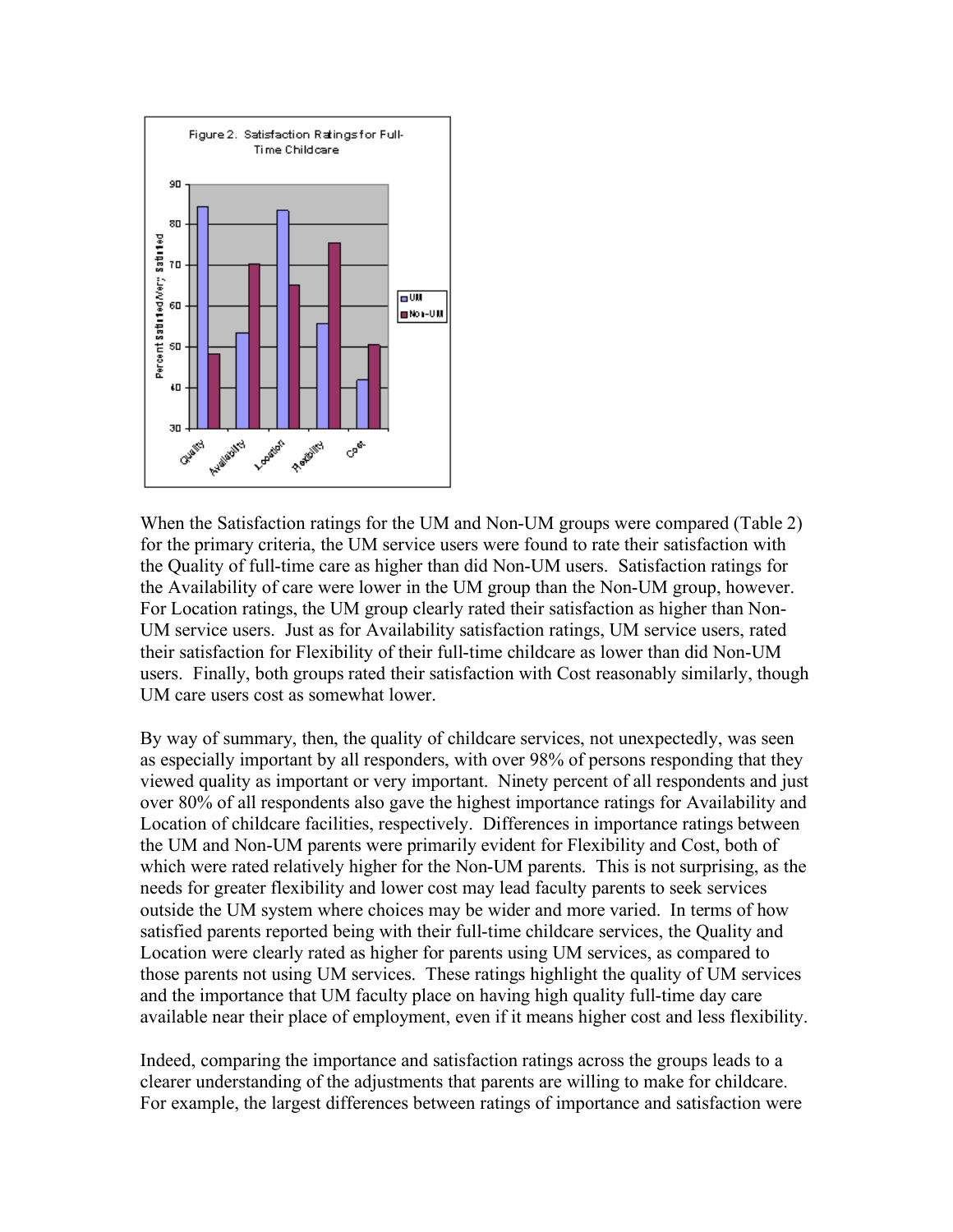for UM service users whose difference between Importance and Satisfaction (Importance-Satisfaction) was 35.7 percentage points. Thus, although availability is highly important for faculty using UM childcare services, they are relatively more dissatisfied with the availability of such care. Another large discrepancy exists for the difference of the ratings for faculty using Non-UM services considering how high they rate quality, yet how only about 45% are satisfied or Very Satisfied with the care they actually are able to obtain outside of UM.

Part-Time Childcare: A substantial number of parents make use or are planning to make use of part-time childcare services (43 UM; 112 Non-UM). A similar review of the data as above was completed comparing the faculty using UM to Non-UM resources. For parents using or planning on using Part-time Childcare, 80% or more of UM and Non-UM faculty rated Quality, Availability, Flexibility, and Location as Important or Very Important. The primary difference between the two groups was that Cost was rated as being somewhat more important for Non-UM faculty, as with full time care (52.4 versus 65.2).

For their feelings Satisfaction of the Quality of their childcare provider, over 80% of parents in both the UM and Non-UM care groups chose Satisfied or Very Satisfied. Both groups were also similar in their lower Satisfaction ratings of Cost with just over 40% endorsing the two highest categories. Ratings for satisfaction of Flexibility of childcare were at the upper end of the  $50<sup>th</sup>$  percentage on average for both groups. Some relative differences in ratings between UM and Non-UM parents were evident for Availability, for which faculty parents were less satisfied with the availability of UM care than Non-UM care (53.8 versus 65.2). Satisfaction for Location, as might again be expected, was seen as higher for parents using UM services than Non-UM services (87.2 versus 77.5). The only larger difference (over 30 percentage points) between Importance and Satisfaction ratings across the two faculty groups was evident on the Availability rating, with a 41.5 percentage difference between the very high importance that faculty saw for having childcare at UM and the satisfaction that faculty had in its actual availability.

After School Childcare: Many parents who responded were using or planned to use after school services for their children (75 UM, 120 Non-UM). For childcare after school, ratings of Importance were fairly similar across both of the UM and Non-UM childcare University faculty groups. Quality was again the highest, followed closely by Location and Availability, with lower ratings for Flexibility followed by Cost. When satisfaction ratings were compared across the two groups, ratings for Quality, Cost, Availability, and Flexibility did not differ by 10% or more. The ratings for Quality were again high, with relatively lower satisfaction for the other domains. For the Location ratings, a relative difference was evident between the two groups, with faculty taking advantage of UM resources being more satisfied than were those using Non-UM resources (87.5 versus 75.9). When difference scores were computed between Importance and Satisfaction ratings, larger differences only were evident for the Availability rating, in which the importance of available resources was rated as Very Important or Important by over 90% of the responders in each childcare group, though both groups could be considered less satisfied than expected (UM difference  $= 36.6$ ; Non-UM difference  $= 30.8$ ).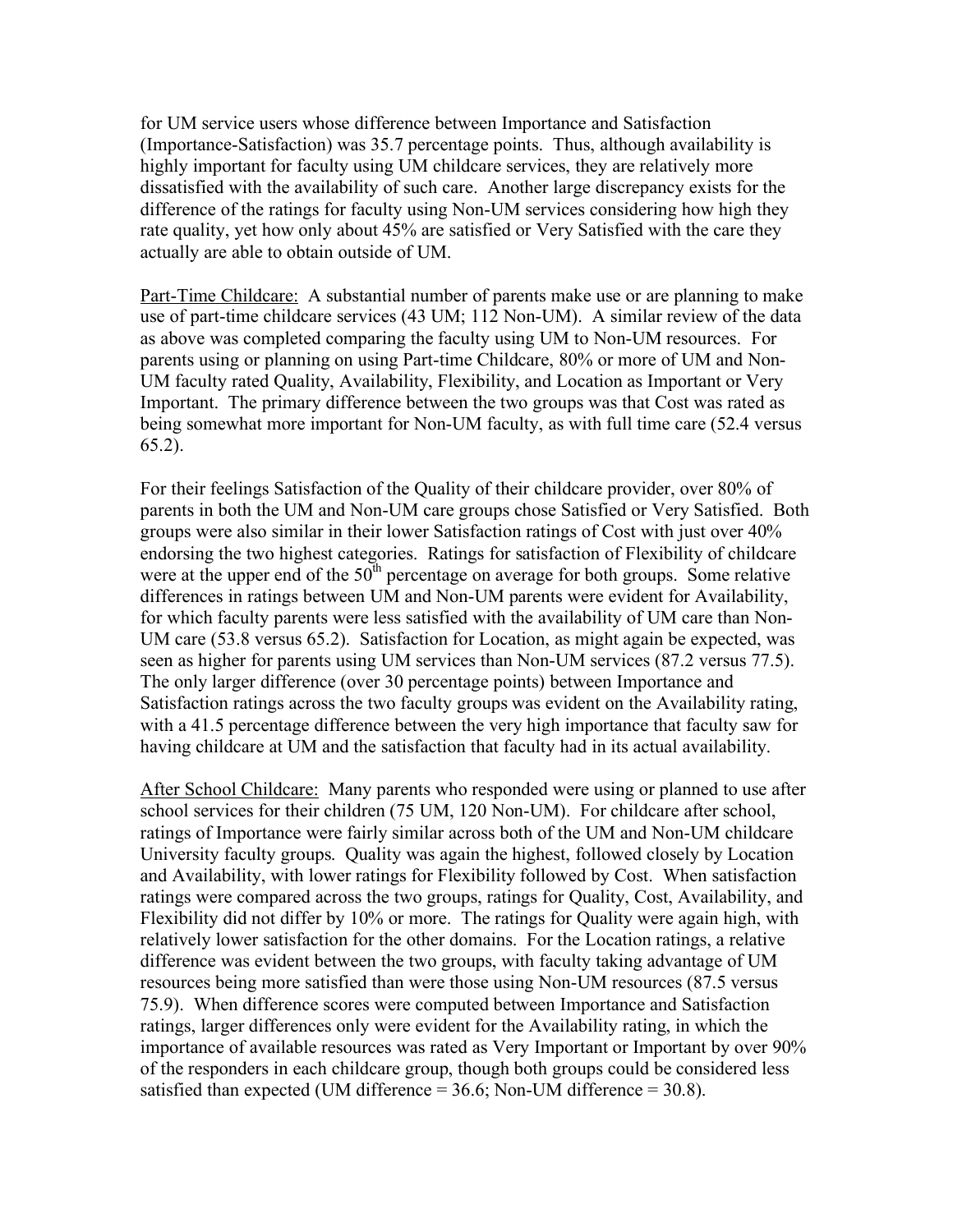Summer Camp Childcare: Another category that was considered was summer camp. Although the number of responders was lower in for this category of care (54 UM; 112 Non-UM), calculations were completed. For both groups, again Quality was considered quite important, with ratings for Availability and Location also being over 90% in both groups. Flexibility was next highest in importance with over 65% of parents in each groups rating it Important or Very Important. The lowest percentage rating of importance again was for Cost, though there was some difference between the two groups, with faculty using Non-UM resources seeing cost as relatively more important than faculty whose children went to UM-related summer programs (38.9 versus 54.1).

When Satisfaction ratings were reviewed, ratings for Satisfaction in Cost and in Flexibility were relatively low for both groups at approximately 50%. Ratings for satisfaction for Quality were in the 70% bracket for both groups, lower than in other types of childcare. As noted previously, there was greater satisfaction for faculty using UM (88.0) as compared to Non-UM (78.3) resources. Availability, even in the Summer Camp Category, suggested relatively less satisfied ratings by those using UM (56.0) as compared to Non-UM services (65.3). Just as for After School Childcare, the only difference rating that met the 30% criteria or more was the comparison of the Importance rating with the Satisfaction rating for Availability of Summer Camp (UM = 34.7; Non- $UM = 27.3$ ).

#### Conclusions

One way to review the primary "take-home" messages from the above discussion is to look at the conditions in which there was a reasonably large discrepancy between how important a group rated the primary categories (i.e., Availability, Cost, Quality, Flexibility, Location) and how satisfied they were with the services they were receiving. The largest differences were primarily noted for two instances for the Full-Time care responders. In this case, there was a particularly large difference in the high ratings of importance that faculty not using UM (Non-UM group) services gave for quality of childcare and the lower ratings they gave for their satisfaction with that care. In addition, there was a reasonably large difference between the high Importance and the low Satisfaction with the availability of childcare resources as rated by faculty using full-time childcare at UM. This highlights the difficulty for UM faculty who feel strongly that they would like UM care, but are dissatisfied with its actual availability. This finding was shared by the faculty using part-time, after school, and summer camp UM services, as well.

Finally, to summarize many of the findings listed in the earlier sections, faculty at our university appear more willing to de-emphasize the importance of cost factors, if they are able to obtain UM services allowing for a more convenient location for their childcare. They also rate these UM-based services very highly when they are able to take advantage of them. On the other hand, they are quite aware of the lower availability of such services and some of the difficulties with flexibility that they may face once that care is chosen.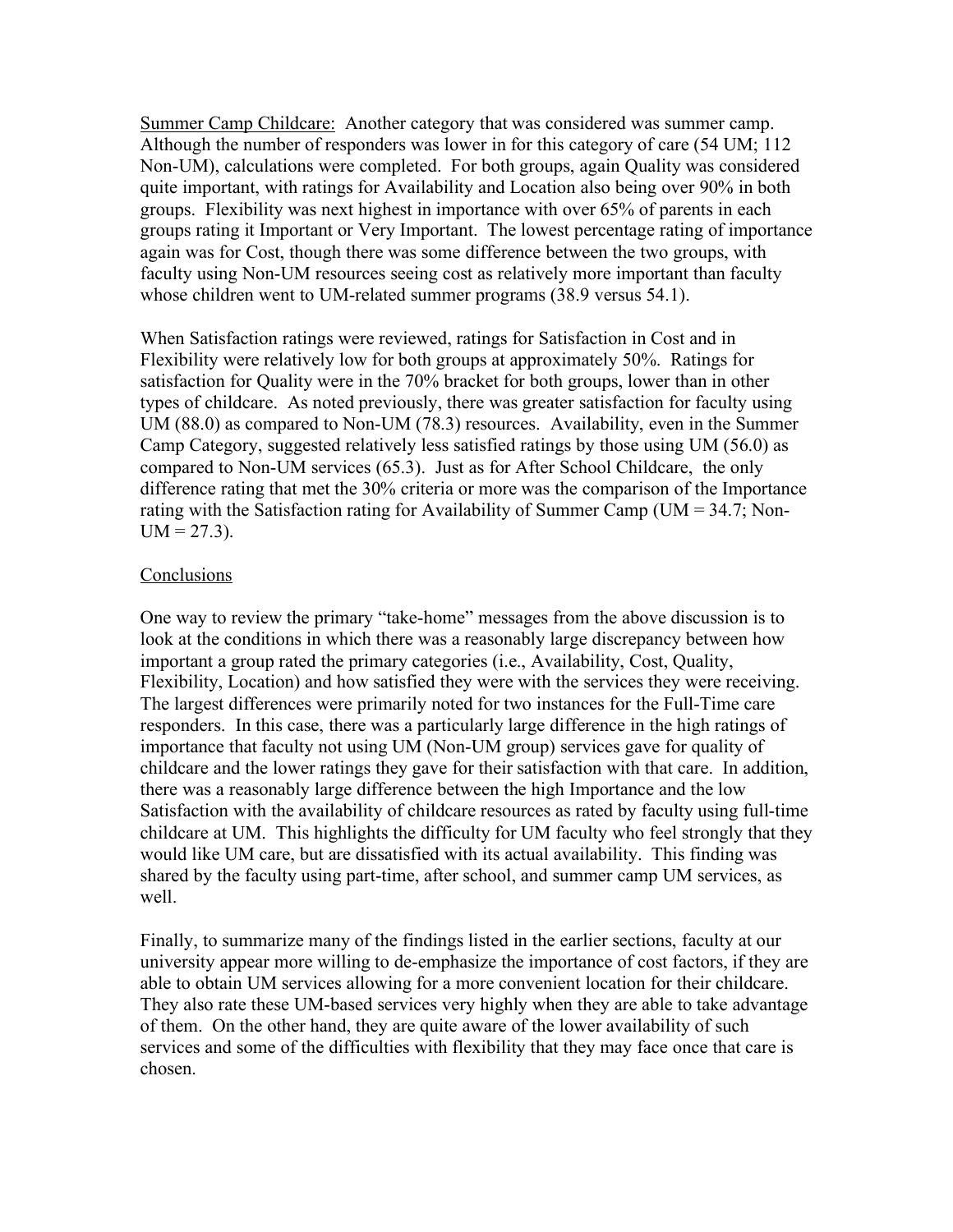#### *Summary of Open-ended Comments*

A comment area was available in which just over 275 faculty made comments. Generally, a number of faculty commented on the fact that available and flexible daycare is essential to obtaining tenure if you have young children. The specific comments can be summarized as follows.

Cost, availability, and location were primary areas of concern among the comments. High costs (both of the U-M centers and of private options) were noted, and several faculty described having to cut back on their appointments because they could not afford childcare. Faculty who had moved to Ann Arbor from elsewhere found the costs here comparatively high; the possibility of having discounts for multiple children in UM centers was raised.

Insufficient availability or excessively long waiting lists for UM centers were among the most frequent complaints. Given the importance of adequate childcare to persons attempting to obtain tenure, several faculty suggested that some spaces should be guaranteed at UM centers for junior faculty. Many expressed disappointment at the lack of on-site daycare (especially for infants and toddlers on central and engineering campuses), and the hospital center was specifically faulted for being too far away from the hospital grounds. Convenience of everyday deliveries of children to daycare, as well as sick-child pickup, lunch-hour visits and support for breastfeeding were cited as reasons for the desirability of on-site centers. (Parking issues were also raised in this context: faculty noted that parking spaces in gold lots were too limited or costly and that blue lots filled too early in the morning, causing difficulties scheduling morning transportation and preventing daytime visits to children at off-site facilities.)

Flexibility of childcare was also an extremely important issue. The most frequent comments related to the lack of available care during evening teaching, meetings and department colloquia, and (for hospital staff) evening or weekend on-call hours. It was suggested that the university could help with this problem by discouraging unnecessary scheduling of mandatory events outside the normal working day. A number felt there was little understanding among providers of variable teaching schedules; they mentioned difficulties with having to adhere to specific drop-off and pick-up schedules or else pay penalties. There was concern that the sick childcare system (Kids Kare at Home) is expensive and not always easily available. Another difficulty was finding childcare for before and after school and on snow days and school holidays. Transportation to and from classes and sports for high-school children without cars or available school parking was also mentioned. More extensive and varied summer camp-type programs were called for. Several single parents mentioned trouble finding childcare coverage when they needed to be out of town for conferences. Several faculty also noted that there were no real options for eldercare through the University and that there should be daycare options available for special needs children. A number of faculty made concrete suggestions for dealing with flexible schedules. Some suggested 24-hour drop-in care on the medical center campus for faculty who must come in for emergencies at odd hours. A general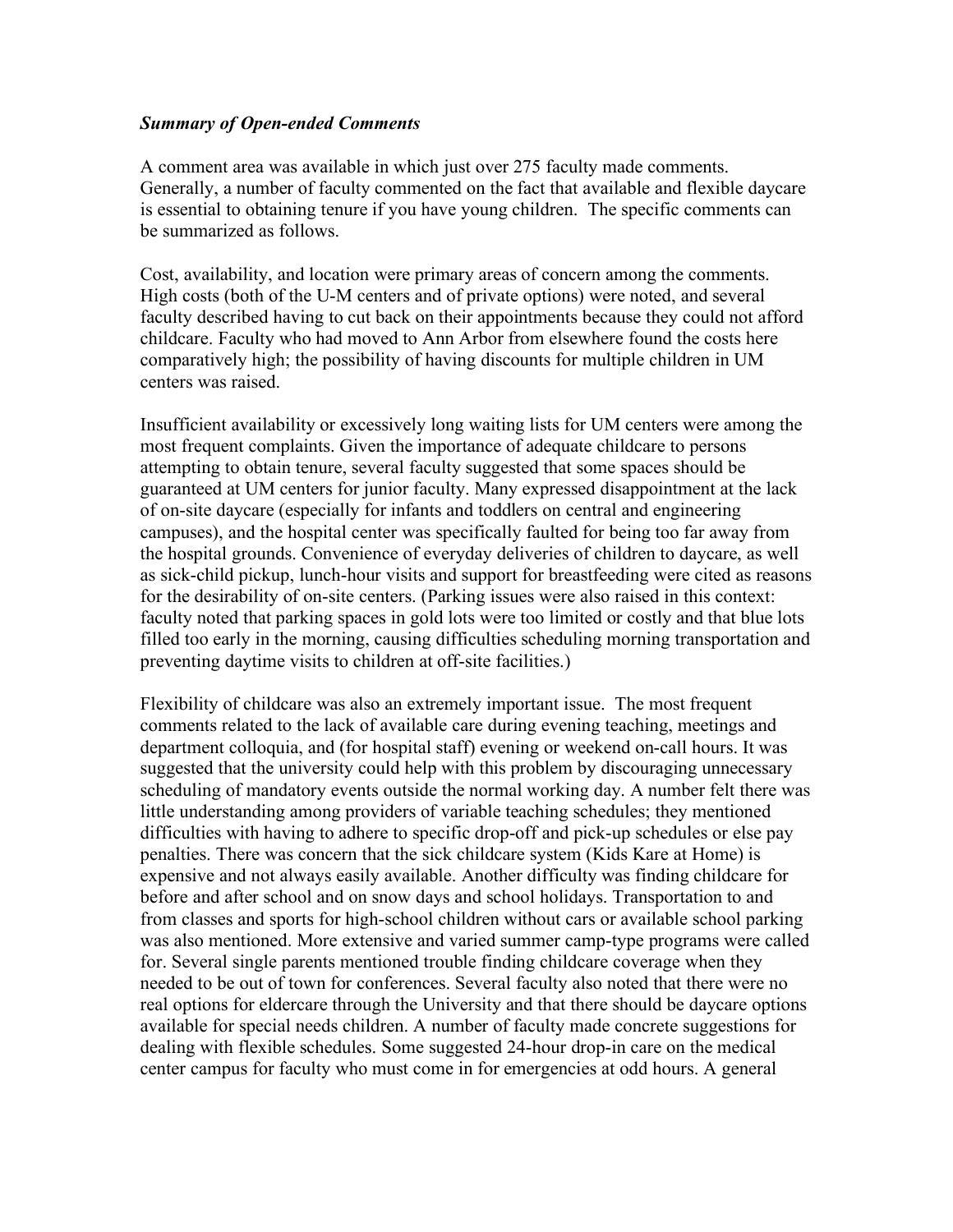University-based drop-in center was suggested as well, as was a university-run drop-off and pick-up program to match before and after school care.

Another important area of concern was the need for extended leave (beyond that allotted by the University) after a child's birth, as well as the availability of a part-time option for faculty. A large number of faculty either expressed interest in the option of reducing their effort to make room for childcare responsibilities, or said that they had already done so. Most of the latter were not tenure-track appointments, however, and several commented that they had opted out of tenure track when they found out how difficult and stressful it would be to have and care for children. Several noted how important it was that their departments had allowed them to reduce their faculty effort by 25% or 50% and maintain this for several years. This does highlight, however, some of the discrepancies across departments, as other faculty pointed out that they were unable to reduce their effort or could only reduce it by 25% and only for a short time or up to one year. On the other hand, several faculty felt that any attempts to lower their faculty efforts would be met with such negative attitudes by other faculty and chairmen that they would not consider doing so. Some fathers pointed out that they felt that tenure clock adjustment or other options were not really available to them.

A number of respondents pointed out that finding available and affordable childcare was one of their biggest stresses early in their careers, and an even greater number thought that the lack of adequate, reasonable childcare options weighs particularly heavily on the career prospects of women faculty. The need for a "normal, balanced life" and a "childfriendly life" was a common theme running through many of the comments. A number of faculty felt that their workplaces were not family friendly in that other faculty did not understand the unique difficulties of having children. They did not feel that it was not possible to comfortably bring their children into work when there was no other childcare coverage available. (It should be noted that several faculty who filled out the questionnaire pointed out that they did not have children and that they felt that childcare was a special benefit that had no comparable counterpart for them, and some felt that they were often having to "cover" for faculty with children.) One departmental chair pointed out that careful and comprehensive documentation to present to faculty relating the available child care options should be prepared by the University and would be an important selling point to faculty applicants.

Several respondents did report mainly positive experiences with the childcare options available in the area, and one expressed satisfaction with the sick childcare system. Most of those who had been able to place their children at one of the U-M centers expressed satisfaction with the quality of the programs. But the majority or respondents who took the time to make comments indicated that they thought that the university is not doing enough to make child care available, accessible and affordable for faculty and to make the working lives of faculty consistent with their duties as parents. The university's efforts to address faculty childcare needs were compared negatively with those of other local employers (Visteon/Ford/UAW) and with those of peer institutions (Harvard, Yale, Cornell, the University of Chicago, the University of California). No positive comparisons were made. The lack of high-quality, conveniently located, affordable child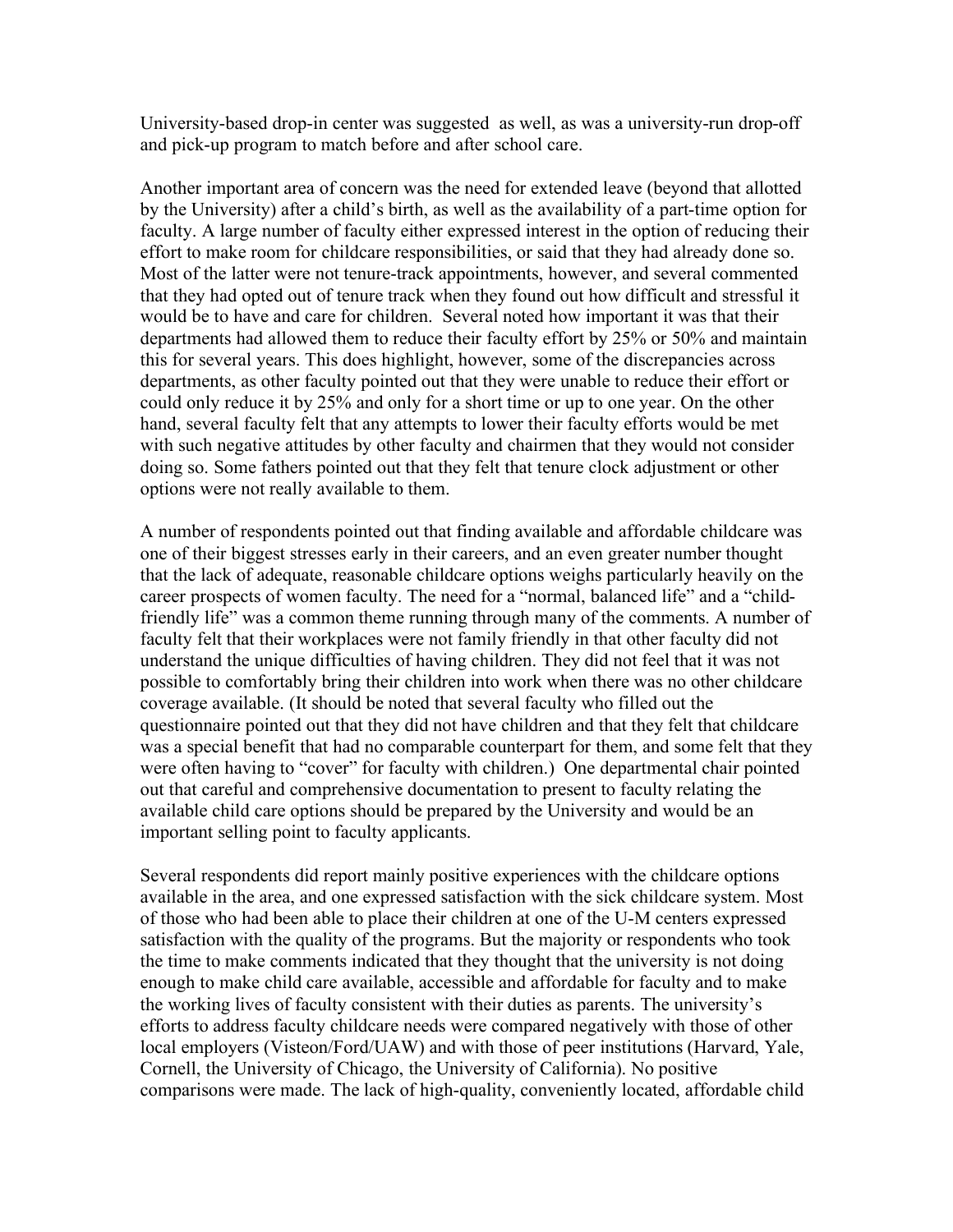care programs with hours of operation matching the hours faculty are expected to be on campus seriously affected the quality of life and productivity of the majority of respondents. They felt changes were in order and that responsiveness and flexibility on the part of the University seemed lacking.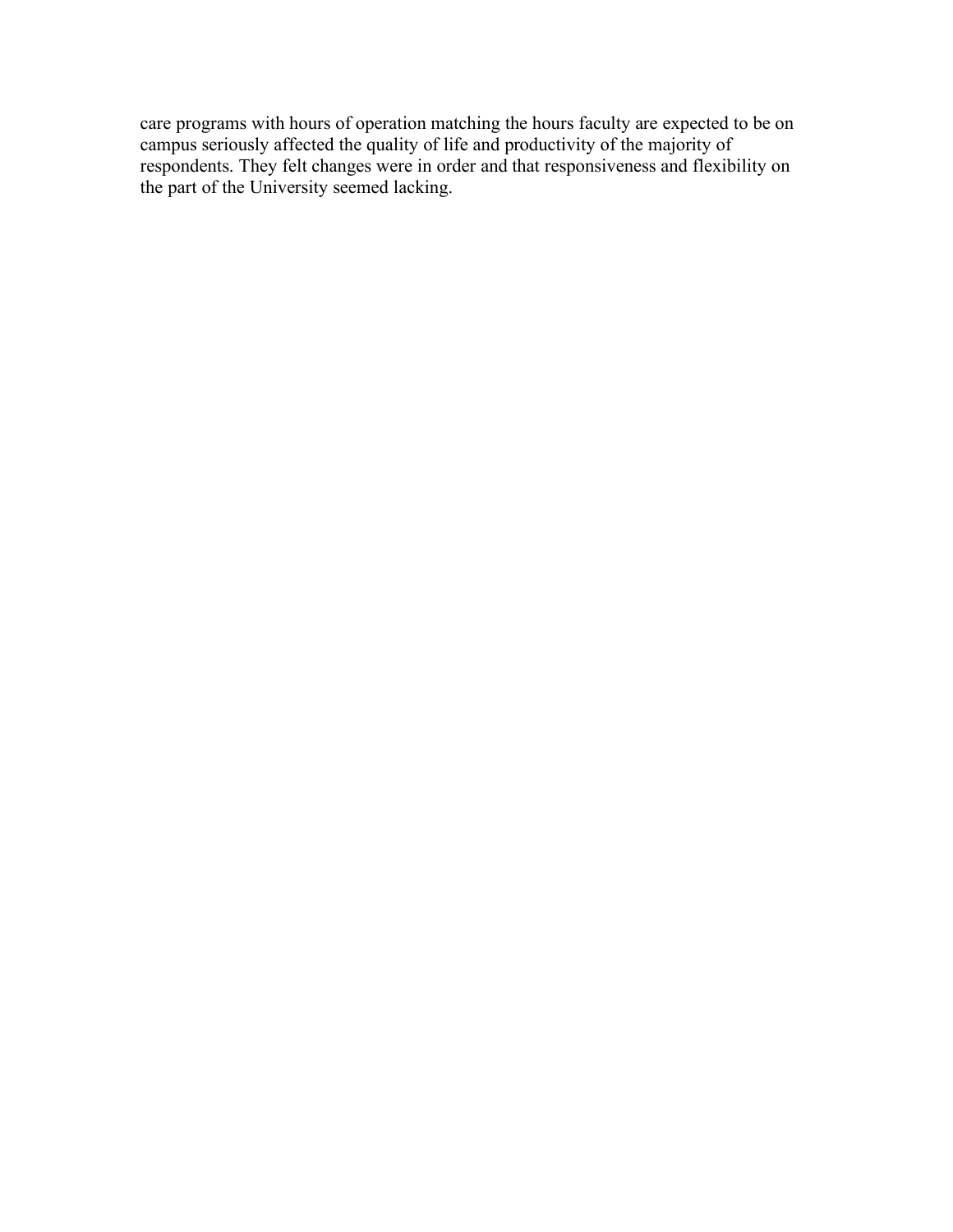# **SECTION IV**

# **Current Resources**

The committee identified existing child care resources on the Ann Arbor campus.

According to The University of Michigan -Ann Arbor: Common Data Set, 2001-2002, we have a total of 2,799 (1,009 or 36% women) instructional faculty. We also estimated number of women faculty age 20-45, assuming they are likely in childrearing age. According to HR, 756 faculty belong to this range. HR also provided us with a scale of children in the University families. However, in this case, we cannot differentiate faculty vs. staff children. We have a total of 1092 children age 0-5, a total of 1518 children age 6-13, and a total of 737 children age 14-18. A total of 3347 children live and are affected by parent's work environment.

# **Child Care Centers At The University Of Michigan**

The University of Michigan, Ann Arbor has four affiliated campus children's programs: UM Children's Center, UM Children's Center for Working Families, Family Housing Child Development Center, and The Pound House Children's Center. These centers provide enrollment priority to current UM Ann Arbor staff, students and faculty and are accredited by the National Association for the Education of Young Children (NAEYC). Two programs (Child Development Center and Pound House) have a service mission and report to Family Housing. The UM Children's Center and UM Children's Center for Working Families have an interdisciplinary research and training mission and are administered by the Rackham Graduate School. In addition to these four affiliated programs, the UM Hospital Child Care Center offers enrollment priority to UM Health System staff and faculty, and is the only center offering infant care.

The Family Housing Child Development Center and the Hospital Child Care Center were established in 1991 and have facilities that were built that same year. The UM Children's Center, established in 1980, is in its original location at 400 N. Ingalls in the old St. Joseph Mercy Hospital Building (built in 1913). The Pound House (established in 1975) and the UM Children's Center for Working Families (established in 1986) were relocated in 1996 to the Towsley Center for Children. Within the Towsley Center, the programs occupy adjacent residential homes (built in 1911), and connected as one building in 1967. Although the older buildings are up to code, there are ongoing costly repairs that are required annually to maintain their environmental integrity.

# **Annual Budget**

The University of Michigan is committed to supporting the childcare centers. In FY 2002, the University provided the centers with \$1.5 million dollars, or 29% of their total resources. All five childcare centers receive direct support from the University by providing physical space, utilities and related building expenses. In addition, families at the four affiliated programs may apply for the Child Care Tuition Grant and if eligible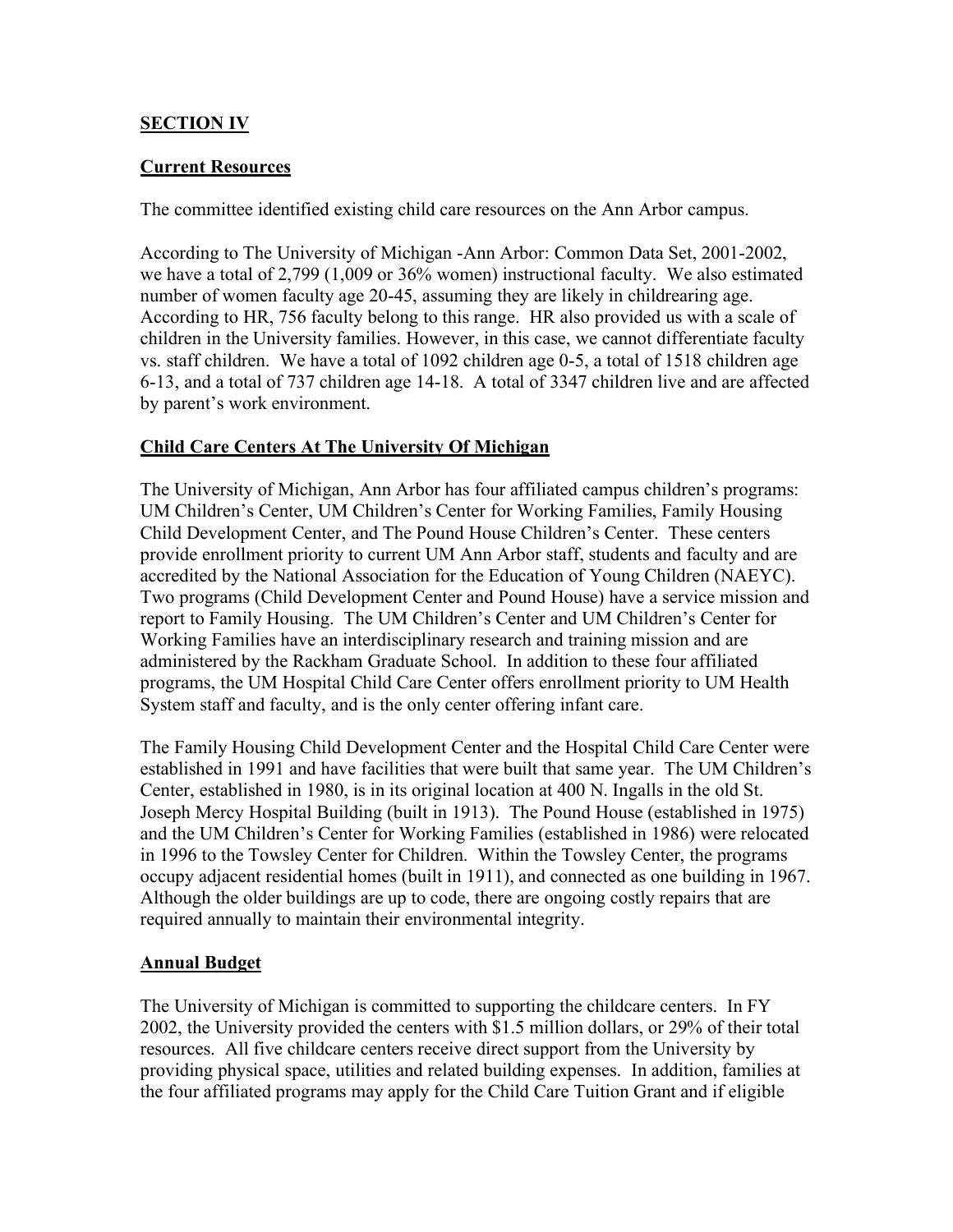receive a discount on tuition. Because of the interdisciplinary research and training mission associated with the UM Children's Center and UM Children's Center for Working Families, these centers also receive a general fund allocation through the Rackham Graduate School.

In general, tuition paid by the families is the largest source of revenue for each of the centers. This is especially true for the UM Hospital Child Care Center. Some centers also earn revenue from fundraising, scholarships, and investment distributions.

#### **Other Child Care Support Programs At The UM**

The Work/Life Resource Center (WLRC) assists over 800 faculty, staff and students a year in finding licensed child care, as well as providing them with information on how to select a high-quality program. Their database, which is maintained and updated on a regular basis, contains over 600 programs in the Washtenaw county area, as well as hundreds of others across the state, for those who might reside in other counties, such as Livingston, Wayne or Oakland. The program also provides information and counsels faculty on modified duties and tenure-clock stoppage, as well as on other family-friendly programs and policies in the University community.

The Center also manages the Kids Kare at Home program, which assists faculty with sick and emergency back-up child care. The program was established in 1998, supported by the Regents, and championed initially by Provost Cantor. Provost Courant has continued to support the program, which more than pays for itself in terms of salaries recaptured and productivity on the job. However, the program is limited to 48 hours of use, and has sliding fee scale range which does not provide any subsidies to higher-income faculty.

Finally, the Work/Life Resource Center and the Office of Student Affairs were awarded a four-year federal Department of Education grant (CCAMPIS grant) for \$237,388 over four years to provide more available and affordable child care on campus for students. Fifty eight percent of the funds are being used for subsidies for students with financial need; twenty seven percent is used to establish a network of highly trained and accredited family child care providers to provide more infant and toddler care as well as to provide care on evenings and weekends. The Committee on Student Parent Issues recently voted to broaden the scope of the program and, with financial support from the Provost, will offer services to staff and faculty as well as undergraduate and graduate students.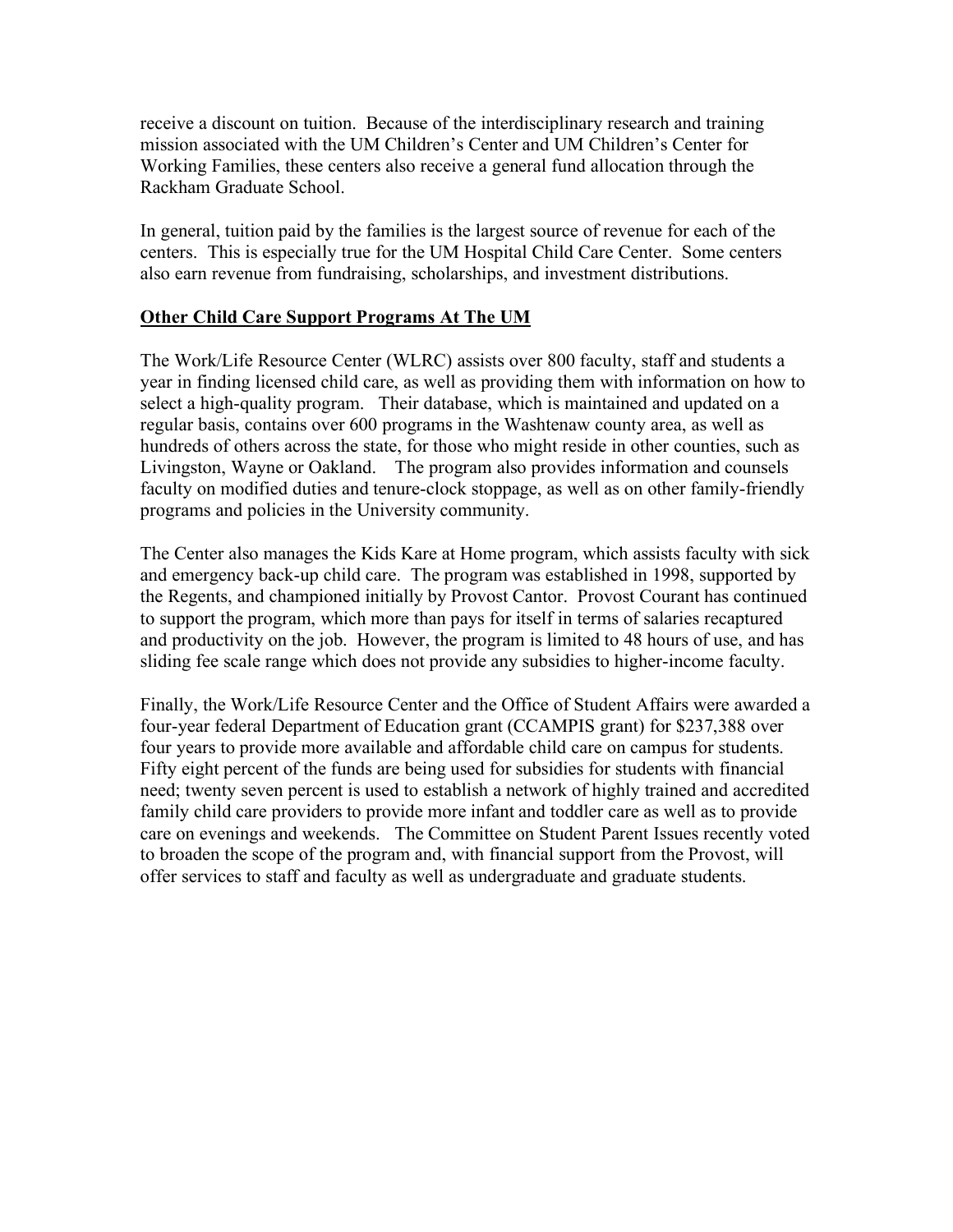# **SECTION V**

# **THE IMPORTANCE OF HIGH QUALITY PROGRAMS**

While we were not able to identify existing studies that point out the underlying relationship between high quality childcare and faculty's productivity, we feel urgent to describe how quality of childcare affects our children's intellectual development. After all, what matters most to us with or without children is our next generation, i.e., children.

Brain development research and longitudinal studies demonstrate the importance of children's early learning and care experiences to their future academic success and employee productivity. Given that the human brain develops more rapidly between birth and age five as compared to any other age, the ability to provide high quality early childhood education is imperative in the development of children (Shonkoff & Philips, 2000).

There are various findings regarding effective practices in early childhood programs that have relevance for young children. One nationally recognized measure of high quality is Accreditation by the National Academy for Early Childhood Programs, a division of the NAEYC. Accreditation is granted to programs that voluntarily demonstrate substantial compliance with the academy's criteria for high quality early childhood programs. Accreditation focuses on the following topic areas: Interactions among Staff and Children; Curriculum; Physical Environment; Health and Safety; Staff-Parent Interactions; Staff Qualifications and Development; Administration, Staffing and Nutrition and Food Service.

Researchers have conducted longitudinal research studies of child care programs for poor children and for children whose mothers are employed. These studies suggest the following characteristics are associated with effective programs, staff, and administrators:

- Effective programs use explicitly stated, developmentally appropriate curricula that support children's self-initiated learning activities.
- Effective teaching staff have been trained in early childhood education and staff turnover is low.
- Effective administrators provide in-service training and supervisory support for their staff's curriculum implementation.
- Effective programs maintain classes of fewer than 20 3-5 year-olds for every pair of teaching adults.
- Effective programs provide parental support and parent involvement.

The accreditation criteria of the National Academy of Early Childhood Programs embody these quality characteristics. In addition, these criteria require programs to comply with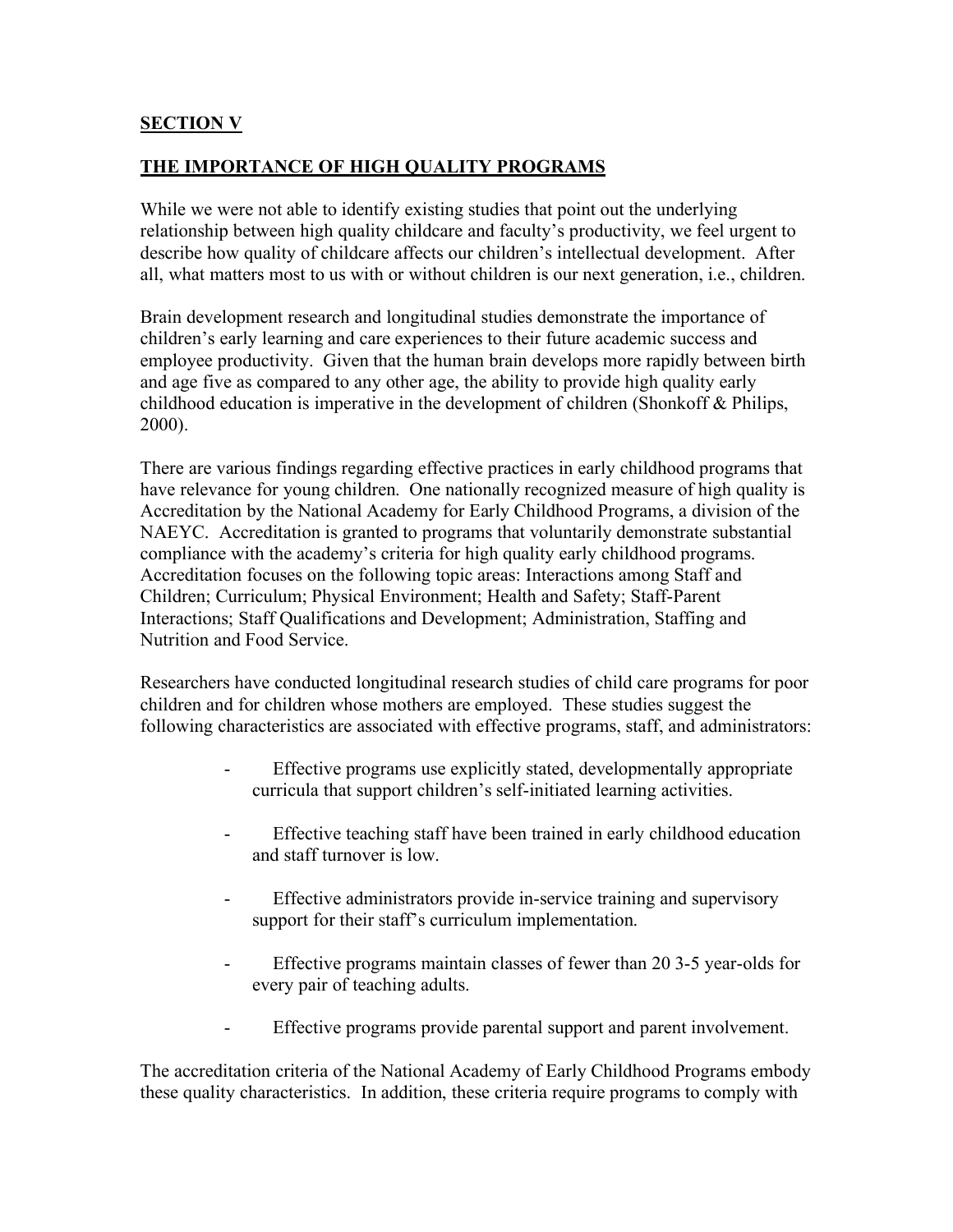state and local health and safety requirements; train staff to detect illness; provide first aid; ensure that children receive nutritious meals; health and social service referrals, and developmental assessments. Three program quality categories have major effects on program cost: staff-child ratio, staff salaries/benefits, and supplementary services (home visits, staff development, meals, referrals, and assessments). Program quality is most dependent on program curriculum. Curriculum costs, however, appear indirectly in staff salaries/benefits, with the direct cost of curriculum appearing as supplies and equipment (Schweinhart & Weikart, 1992).

While high quality preschool programs positively impact lifelong development for individuals, studies show that this investment also has a positive economic impact and investment for society. Findings from the High Scope Perry Preschool Project concluded that for every dollar invested in a high-quality early childhood program for children, the direct and indirect benefits to the public good are equivalent to \$7.16. These conclusions have been validated by a recent longitudinal study in Chicago which showed similar societal benefits including increased tax revenue from participant's higher earnings and reduced costs to society for remedial education and crime." (Brown, 2002).

Investments in child care profit business's bottom line (U.S. Department of Treasury, 1998). Access to affordable, quality childcare provide businesses with considerable benefits including: lower employee turnover; reduced tardiness and absenteeism; higher employee morale and commitment; lower training and recruitment costs; and, increased employee productivity and performance" (Smith, Fairchild & Groginsky, 1997). Therefore, high quality early childhood programs with program continuity, careful design and supervision have a significant and positive impact on their respective communities. These programs play an integral role within the infrastructure of the University of Michigan and its extended community.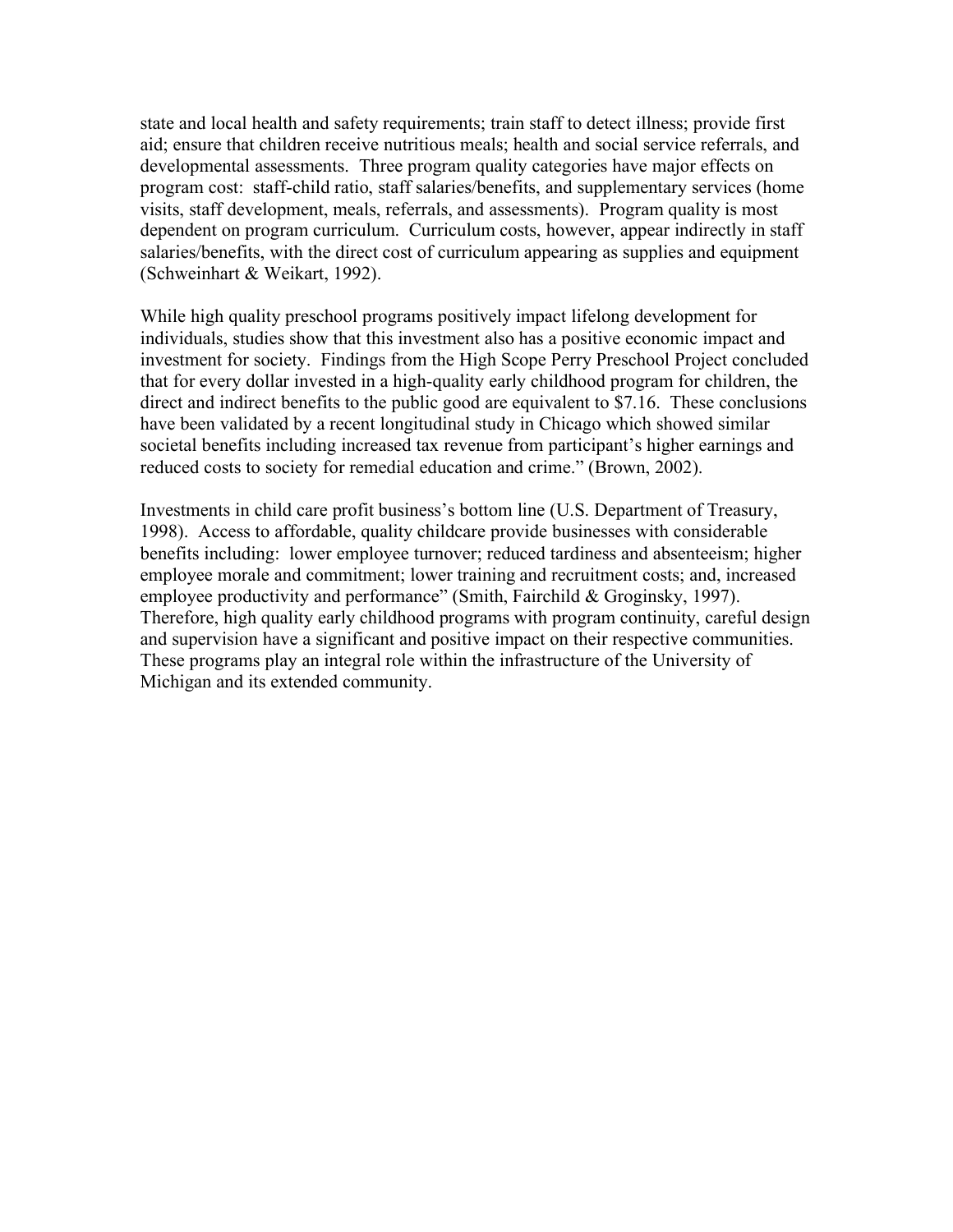#### **References**

American Association of University Professors. 2003 *Statement of Principles on Family Responsibilities and Academic Work.* (Posted on website www.aaup.org 11/03.)

Biernat, Monica & Wortman,Camille, 1991 Sharing of Home Responsibilities Between Professionally Employed Women and Their Husbands. *Journal of Personality and Social Psychology.* 60(6):844-860.

Freidman, Dana. Child Care for Employees Kids. 1986 *Harvard Business Review*, March-April.

Hensel, Nancy. 1991 *Realizing Gender Equality in High education: The Need to Integrate Work/Family Issues.* ASHE-EIC Higher Education Report 2.

*Heldrich Work Trends Survey*. Winter 1999, 1.2.

Kossek, Ellen & Ozecki, Cynthia. 1998 Work-Family Conflict, Policies, and the Job-Life Satisfaction Relationship. *Journal of Applied Psychology,* 83(2),139-149.

Kolodny, Anette. 1998 C. Comer & D.H. George (eds.) *The Family Track.* 

Urbana: University of Illinois Press.

Landsman, P. Juggling Work and Family. *Business Insurance,* 28:16.

Mason, Mary Ann & Goulden, Marc. Do Babies Matter? The Effect of Family Formation on the Lifelong Careers of Academic Men and Women. 2002 *Academe*, November-December.

Shore, Rima. 1998 *Ahead of the Curve.* Families and Work Institute*.* New York, N.Y.

Williams, Joan. 2000 *. Unbending Gender.* Oxford: Oxford University Press.

Shonkoff, Jack P and Philips, Deborah A (Eds). From Neurons to Neighborhoods: The Science of Early Child Development. National Research Council, Institute of Medicine, Washington: National Academy Press, 2000.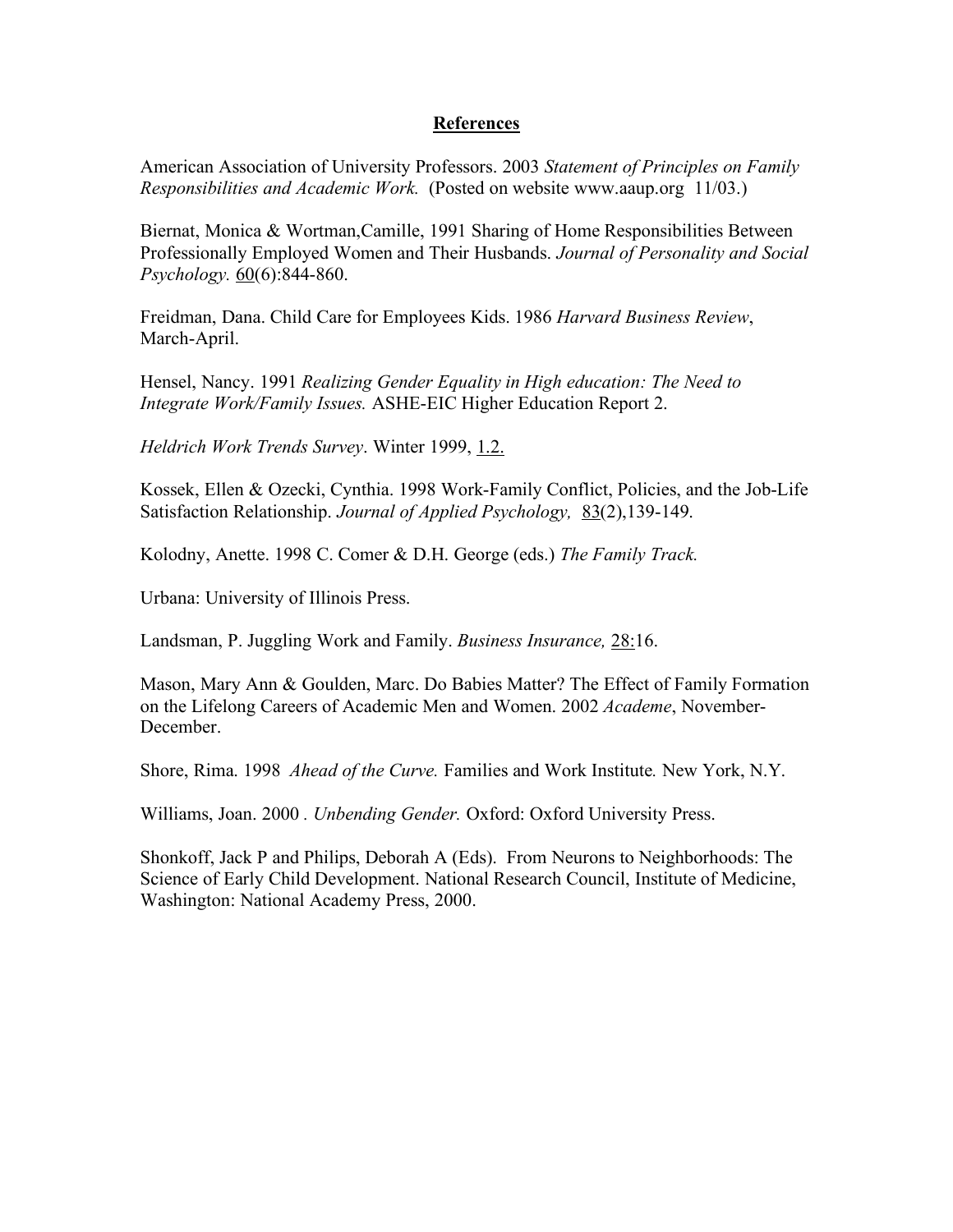### **Appendices**

- A. *SACUA Meeting on Child Care Issues February 3, 2003*, Elizabeth A. Sullivan
- B. *SACUA Childcare Taskforce Faculty Opinion Poll January 2004* [Not posted yet]

**Appendix A:** SACUA Meeting on Child Care Issues - February 3, 2003, Elizabeth A. Sullivan

Beth Sullivan Program Manager for Policy & Advocacy Center for the Education of Women, The University of Michigan 330 E. Liberty, Ann Arbor MI 48104-2289

Professor SeonAe Yeo thanked the invited speakers for coming to share their thoughts on the following three times:

- 1. Identify the nature of child care needs (e.g., time, location, quality) on campus
- 2. Identify existing resources and barriers on campus
- 3. Identify the "ideal environment" for working/studying families.

Leslie de Pietro directs the Work/Life Resource Center. It offers child and elder care referral services, the Kids Kare at Home Program for the care of children when they are too sick to go to school, and assistance to UM staff and faculty regarding flexible work schedules. In conjunction with the Center for the Education of Women, WLRC offers the Work-Life-Family series of programs on campus. Ms. De Pietro noted that since 1998 when the Kids Kare at Home Program was begun, its use has tripled.

Ms. De Pietro noted that the University operates five child care centers on the Ann Arbor campus, with an additional center on each of the Dearborn and Flint campuses. UM provides more options than most other Big 10 schools or peer institutions.

The WLRC and CEW wrote and received a four year grant from the Dept. of Education for development of child care providers on campus. The Child Care Access Means Parents in School (CCAMPIS) program has already contracted with seven home-based child care providers and opened up 60 new spaces for children, including infant and toddler spaces.

Ms. De Pietro noted that the three keys to child care are access, affordability and quality. When any one of the three key elements is given lesser priority, the stool is going to tip. Her ideal environment would include a climate that accepts people's family responsibilities, pays child care teachers at UM center higher salaries, and creates a child care scholarship program for low-income staff at UM.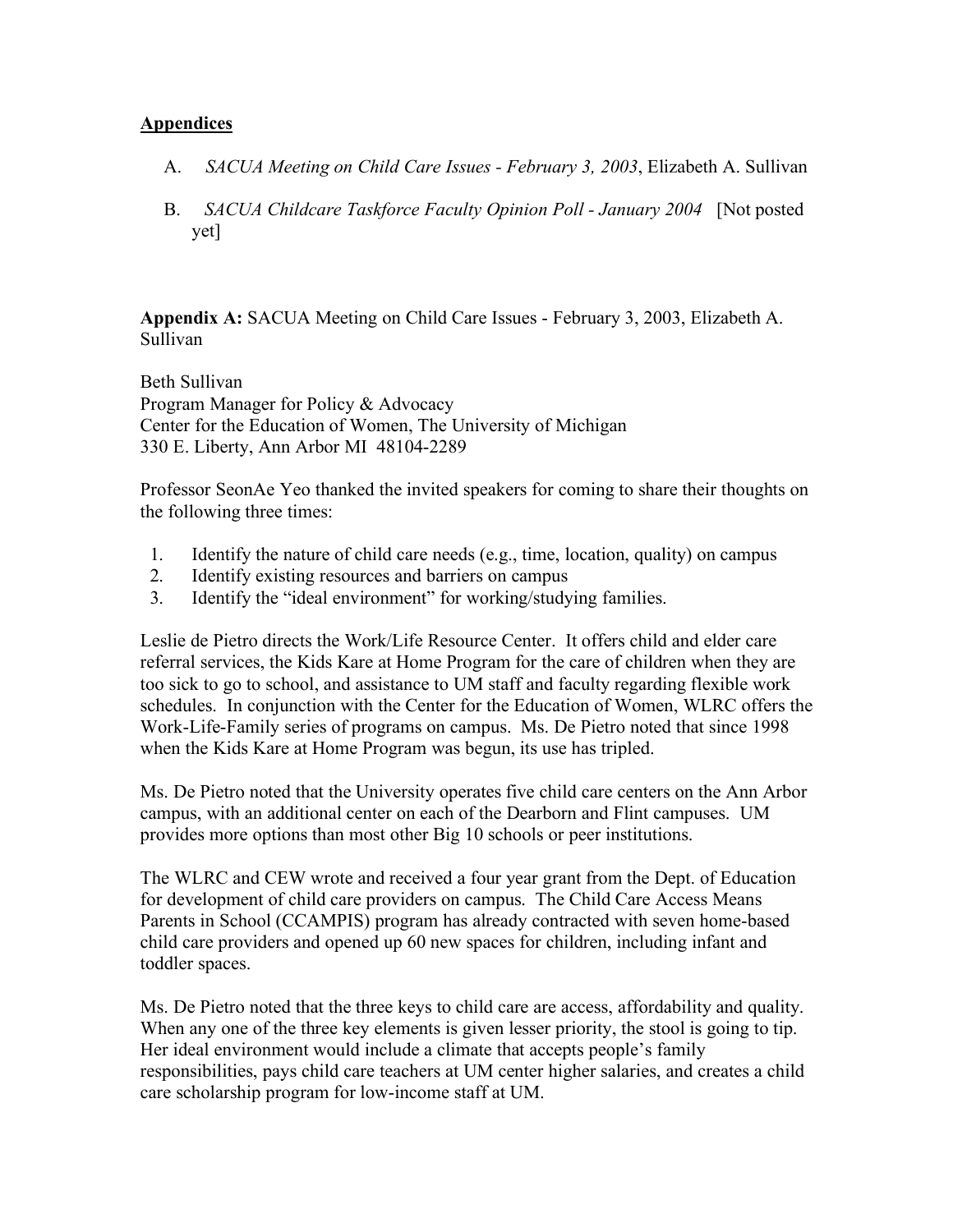Rodger Wolf, from the Division of Student Affairs, is a member of the Child Care Oversight Committee and the Committee on Student Parent Issues. He also works with Ms. De Pietro to oversee the CCAMPIS grant for development of additional home-based child care providers. He ceded his time to Ms. De Pietro.

Karey Leach Fugenschuh directs the UM Children's Center and the Children's Center for Working Families. She also oversees the University's child care tuition grant program, which offers subsidized child care rates to eligible students whose children are enrolled at a UM center. She noted that the university has raised the starting salary for UMCC teachers to \$25,000 per year, but admits that child care teachers deserve higher than the market rate for their hard work. She would like to see greater support for quality programming for children. She also noted that UM's facilities are aging and need a great deal of upkeep.

Deborah Goldberg is a mother of a nine year old son, professor of Ecology and Evolutionary Biology, and a member of the President's Advisory Commission on Women's Issues. She noted the need for after-school care for middle school aged children. She also raised the question as to whether UM faces any liability when faculty bring their children to their labs after school. She suggested development of an afterschool program on campus where faculty, staff or students could bring their children to do their homework while their parents finish their work day.

Jessica Burstrem is an undergraduate Honors English student and single mother to a breast-feeding toddler. She said the local child care options that were acceptable to her in terms of quality, accessibility and affordability were very few, even with the financial assistance she received from the state's Family Independence Agency. She also noted that more lactation rooms are needed on campus, perhaps with a refrigerator to store breast milk, so that nursing moms can continue to provide the best milk for their babies while pursuing their studies/work.

Kate Fitzgerald is a House Officer at UM Hospital who has a 3 year old. She ran the Moms in Medicine group last year, a group that has about 30 members including one single father. She appreciates the care her son receives at the hospital's child care center, but says their hours need to be extended or some form of emergency drop-in care provided so that residents, house officers and other staff who work hours beyond the usual 7 am to 6 p.m. child care hours can receive care for their children. She also noted that the wait list to enroll children in the hospital's center often requires families to wait 18-24 months before a space becomes available.

Ms. Fitzgerald also recommended increasing the number of part-time faculty positions that are available at UM so that young parents can better balance their work and family responsibilities while their children are young. Another idea she suggested was to tap UM Medical School alumni/ae to raise funds for additional child care resources.

Beatriz Ramirez is a Ph.D. candidate in comparative literature, a member of the Child Care Oversight Committee, and a member of the Committee on Student Parent Issues.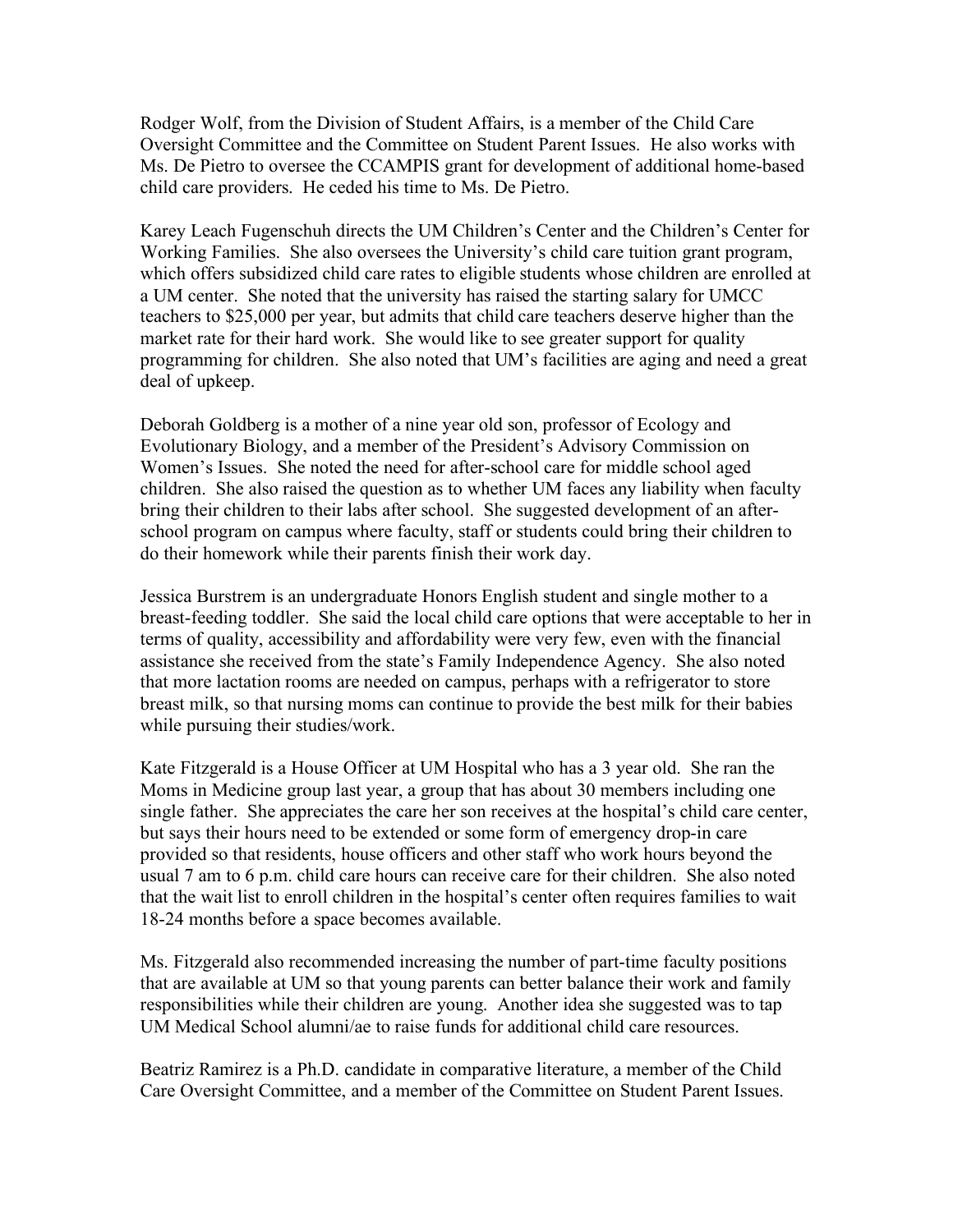She is the mother of a 2 year old. Ms. Ramirez said that long term solutions are needed to address the problem of inadequate levels of child care for infants and toddlers. Because most graduate students are at the UM for six years or more and are in their peak child-bearing years, their greatest need is going to be for child care for infants and toddlers.

Beth Sullivan from the Center for the Education of Women provides staff support to the Committee on Student Parent Issues. She agreed with Ms. Ramirez that the University's most critical problem of availability is in the area of care of infants and toddlers. Affordability is most acute for students and low-income staff.

Ms. Sullivan noted that there are a number of forms of child care assistance on campus, ranging from referral assistance to financial subsidies, but there needs to be a more concentrated effort to market these resources to the community. The Committee on Student Parent Issues is likely to recommend to the Provost that one centralized unit on campus be charged with leading such a marketing effort because current efforts, although done in collaboration across a variety of units, are unable to fully promote the available resources. For now, the Center for the Education of Women has received approval to develop a website devoted to students with children and will be developing it in coordination with students and other units that serve student parents.

Ms. Sullivan mentioned that a policy change under consideration by the UM Children's Center Board could increase availability. Last summer, the Committee on Student Parent Issues recommended to the Provost that UMCC be asked to change its wait list priority policy to include a preference for UM-affiliated families. UMCC is the only child care center on campus without such a preference. Ms. Fugenschuh, who directs UMCC, reported that the Board had discussed the issue at its January meeting, but no final decision on the matter had been made.

Associate Provost Janet Weiss said it was unrealistic to envision a large expansion of child care facilities by UM. Recent pricing for a new facility that could serve 75 children was estimate to cost as much as \$5 million. Given the current budget crisis, UM is faced with making trade-offs when it comes to budgetary decisions because no additional monies can be spent.

Associate Vice President and Chief Human Resource Officer Barbara Butterfield suggested a number of actions that might improve child care quality, access and investment. Like the University's participation in the National Science Foundation's ADVANCE grant, which seeks to increase the number and advancement of women faculty in the sciences, engineering and medicine by addressing academic climate, the University could similarly encourage climate changes toward an acceptance of child rearing among academic professionals, staff and students.

Ms. Butterfield said a full cafeteria option through UM benefits could be explored, as well as lobbying for increased child care tax credits on both the federal and state levels,